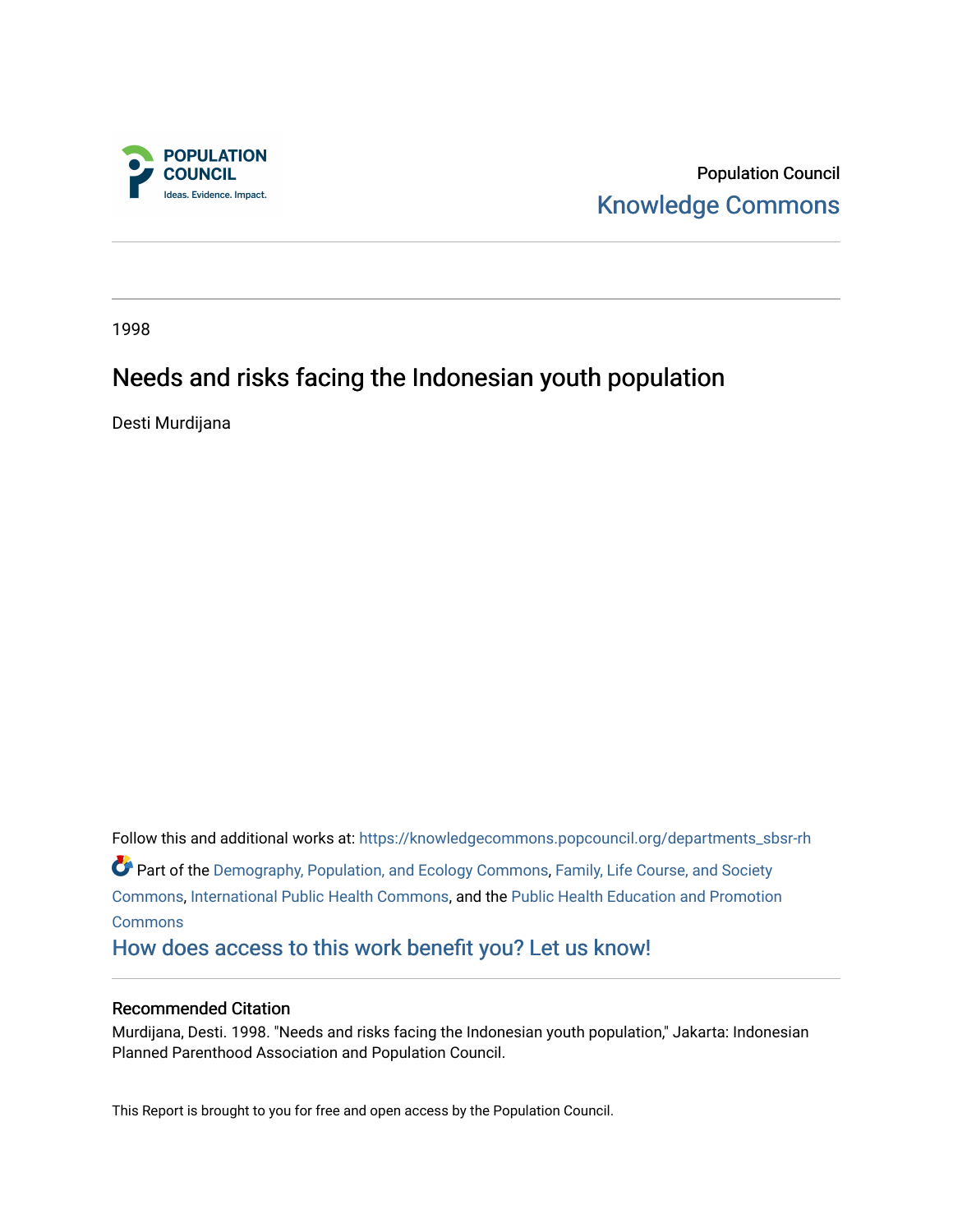# **NEEDS AND RISKS FACING THE INDONESIAN YOUTH POPULATION**

**by**

# **Desti Murdijana**

January, 1998

Indonesian Planned Parenthood Association and The Population Council Asia & Near East Operations Research and Technical Assistance Project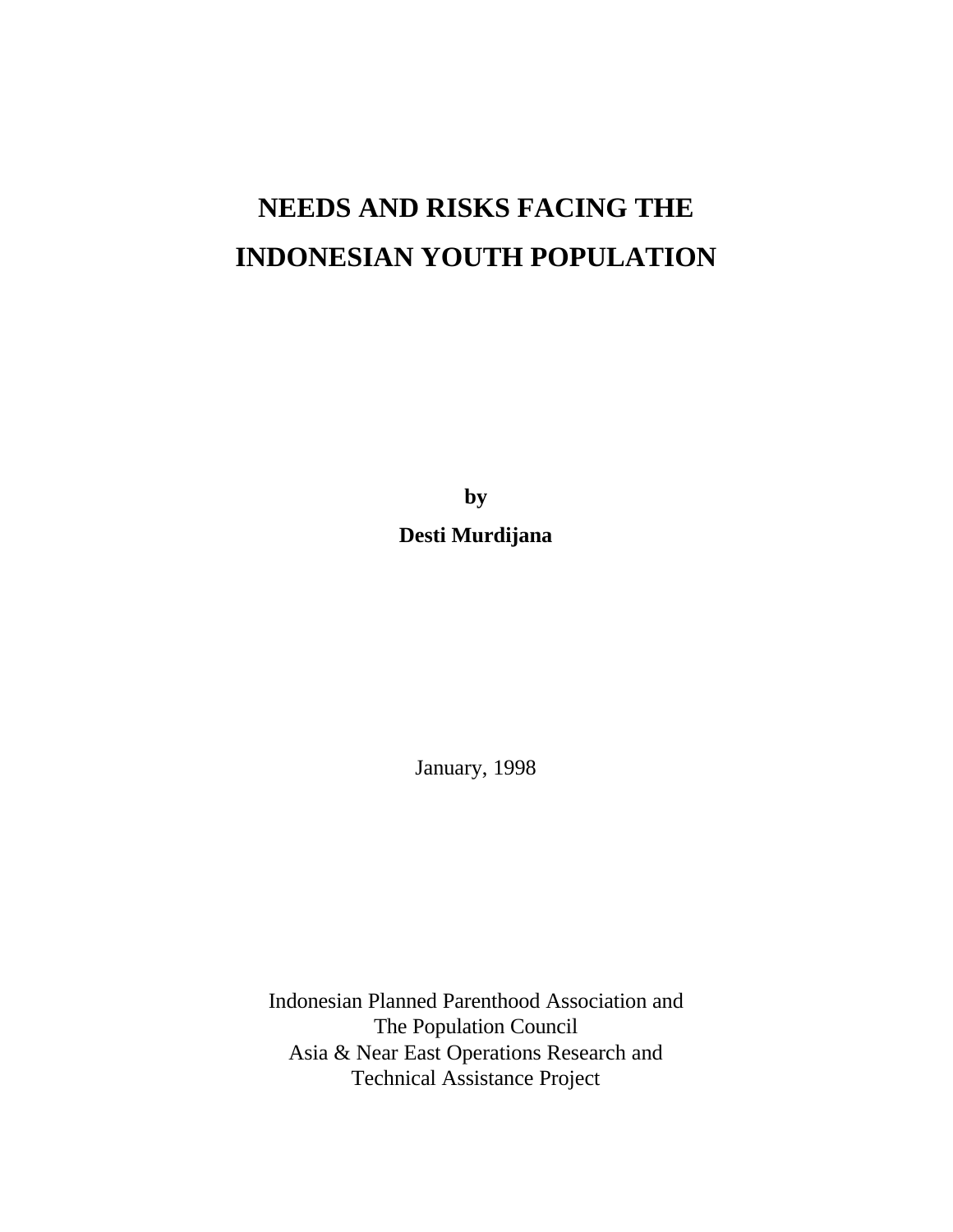#### **INTRODUCTION**

Youth are the leaders of tomorrow, but right now they face a formidable collection of problems which will determine the quality of their future lives and the lives of us all. Issues of education, jobs, substance abuse, violence, sexuality and marriage are examples of adolescent issues which demand special attention from researchers, youth activists and advocates, parents and policy makers. In attempting to address many of these complex issues, we must be willing to confront ignorance, controversy and cultural obstacles. Clear and focused policy and strategies must play a basic role in tackling these issues facing Indonesian adolescents.

This paper will provide a concise situation analysis of youth in Indonesia, focusing mainly on issues of sexuality and reproductive health. It will also describe the current and future planned efforts by various governmental departments to deal with these issues, and finally a set of recommendations for the priorities and focus of future initiatives to effectively reduce the risks faced by youth and to increase their chances of becoming educated, productive, healthy and fulfilled members of our society.

# **I. YOUTH DEMOGRAPHIC PROFILE**

Indonesia is a vast and diverse nation of over 200 million people and 13,000 islands. While Indonesia is the largest country to be predominantly Moslem, there are also significant numbers of Christians, Hindus and Buddhists. The unevenly distributed population, diverse spectrum of ethnic groups and cultures, over 300 different local languages, and geographic barriers inherent in being an island nation, all pose challenges to program implementation.

**Population:** In 1995, the Indonesian population of youth, defined as aged 10 - 24 years, was 62,665,900, or approximately 32% of the total population (Ministry of Health, 1997: 172, Appendix II.A.4). By the year 2000, numbers of youth are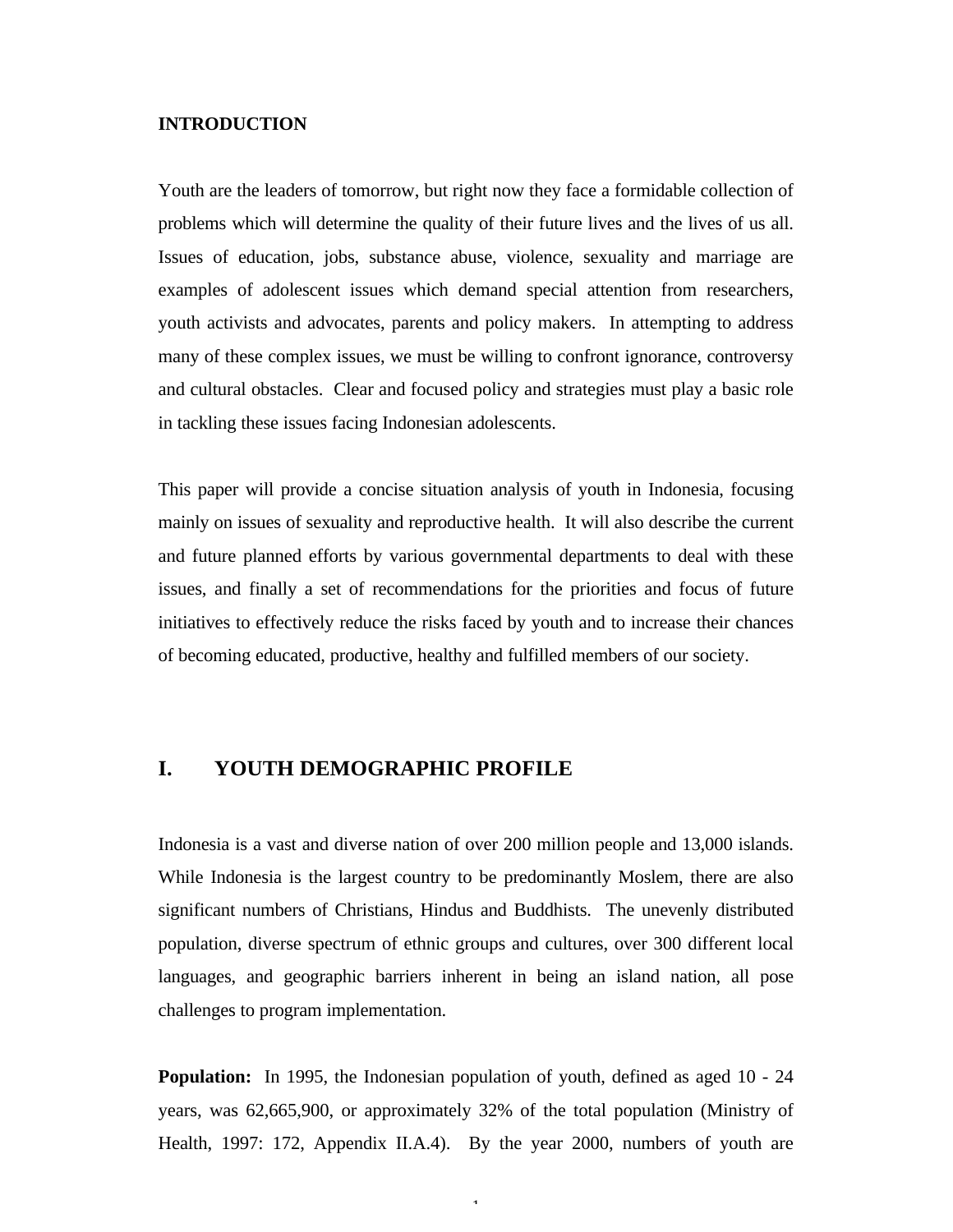projected to rise to 64,830,000 (Central Bureau of Statistics, 1994), or 31% of the projected population. Approximately 62% of the youth are living in rural areas and 38% are living in urban areas.

**Education:** While education levels in Indonesia have been climbing, there still remains a substantial portion of youth who do not get the opportunity to attend secondary school or benefit from higher education, especially in rural areas where the majority of the population still live. Looking at the participation statistics (i.e., the ratio of youths attending school compared to the total number of youths), we obtain the following description: for junior high school students, aged 13-15, the participation ratio is 87.5% for urban areas and 69.2% for rural areas; for senior high schools students, the ratio is 66% for urban areas and 34.4% for rural areas; and for higher education, the ratio is 21.6% for urban areas and 4.5% for rural areas (Central Bureau of Statistics, 1997a:38). The proportion of the total population which has finished high school or higher is now 14.9% (Central Bureau of Statistics, 1997c: 11). In rural areas, 11.09% of males and 8.2% of females age 10 and up have finished junior high school, while the number who have graduated from senior high school is 8.2% of males and 5.1% of females (Central Bureau of Statistics, 1996; Table 09.4-09.5). Women clearly suffer disproportionately low levels of education in Indonesia compared with men. Among the population in general, 16.9% of women have never attended school, while this is so for only 7.6% of men (Central Bureau of Statistics, 1997b: 34).

**Employment and Unemployment:** So where are all these youths who are not attending school or University? The majority, including young children, are working. It is difficult to obtain accurate data on the total number of youth who are employed in either the formal or informal sector, as the majority of available data sources on job status group together all people above the age of 10 years, not distinguishing those 24 and under. According to the observation of an NGO activist who works with workers groups, it is estimated that 60-70% of workers in Indonesia are youths aged 15-25 years (pc. Sariroh, 1997). The Intercensal Population Survey done in 1995 indicated that there were 1.8 million children aged 10-14 who were working, 86.6%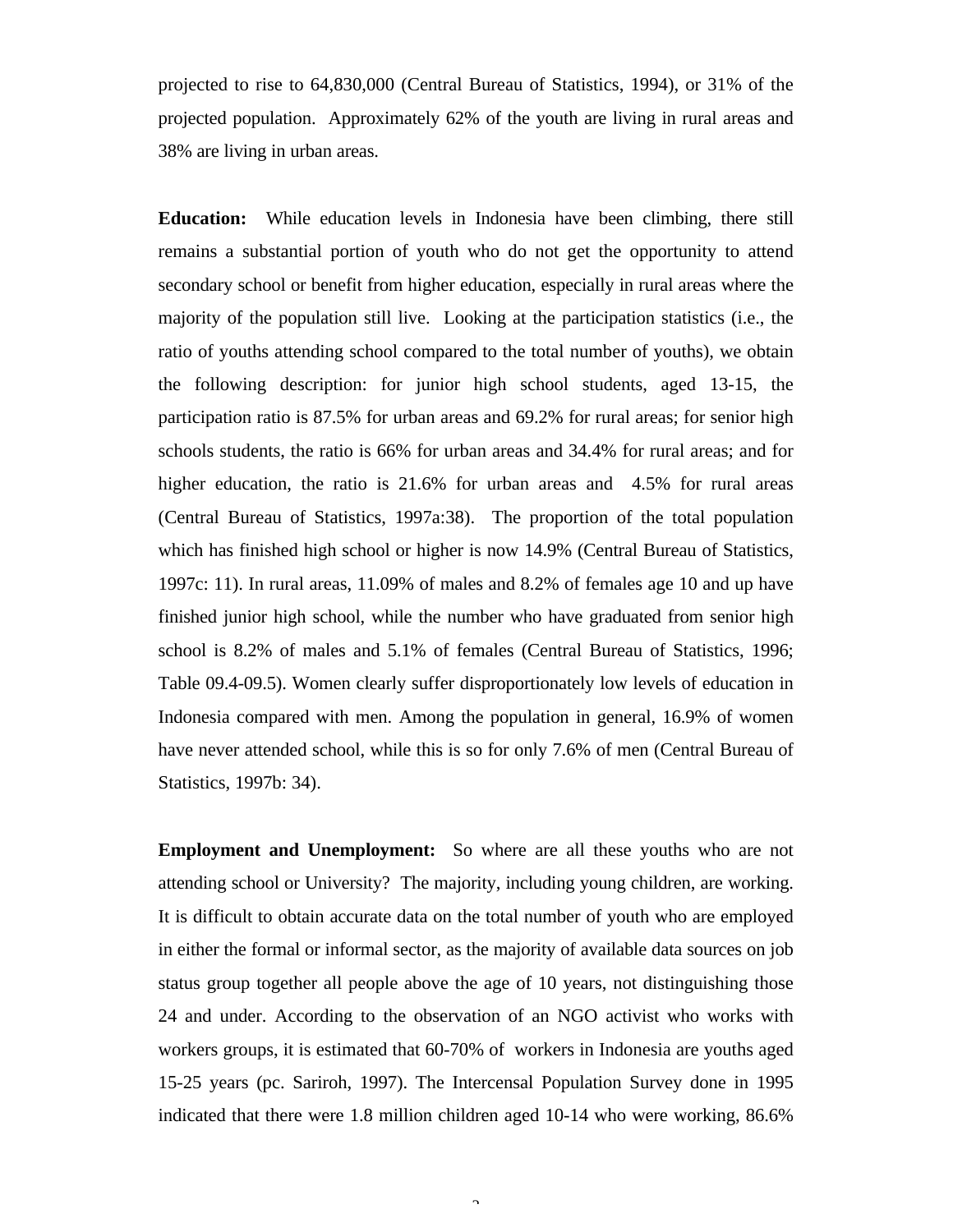of them in rural areas (Central Bureau of Statistics, 1997a: 54). The World Bank observes that the participation level of child workers in urban areas increased 25% between 1986 and 1994. This situation deserves special attention (1995).

Turning to unemployment levels, according to the 1990 Census, unemployment (defined as the ratio of people looking for work compared to the number of people working) was 3.2%, while in 1995 it had leapt to 7.2% (Central Bureau of Statistics, 1996). Taking a closer look by age, this increase in unemployment occurred disproportionately among young people and recent school graduates. The unemployment rate for those aged 10-14 years was 8.6% in 1990, and by 1995 had doubled. Similarly, for those between 15 and 19 years of age, the rate was 8.8% in 1990 and by 1995 had almost tripled. In general, the unemployment rate for all children aged 10-19 in urban areas is high compared to other age groups and to rural areas, both for males and for females.

Furthermore, the assumption that furthering ones education will lead to a better job and standard of living needs to be re-examined. The Indonesia Planned Parenthood Association (IPPA) in Yogyakarta reports that the high rate of unemployment in a particular village (the majority of the unemployed being male) is caused by the fact that after finishing school, many feel it is not their place anymore to help their parents in farming, or to do unskilled labor. Instead they hope to become taxi drivers, or to work in an office or factory. If indeed jobs are available, these educated youth could increase their productivity, but too often no appropriate jobs are available and the productivity of these unemployed youths is instead decreased and they frequently turn to using drugs to overcome their frustration (IPPA, 1997).

**Age at First Marriage:** Some years ago, the widespread problem of marriage at a very young age became a serious public issue in Indonesia. The phenomenon disproportionately affects youth living in isolated rural areas. Reported rates fluctuate from year to year and clearly this issue still needs special attention. The data for 1995 from the National Socio-Economic Survey (covering all 27 provinces) show that 29% of ever-married Indonesian women had first been married between the very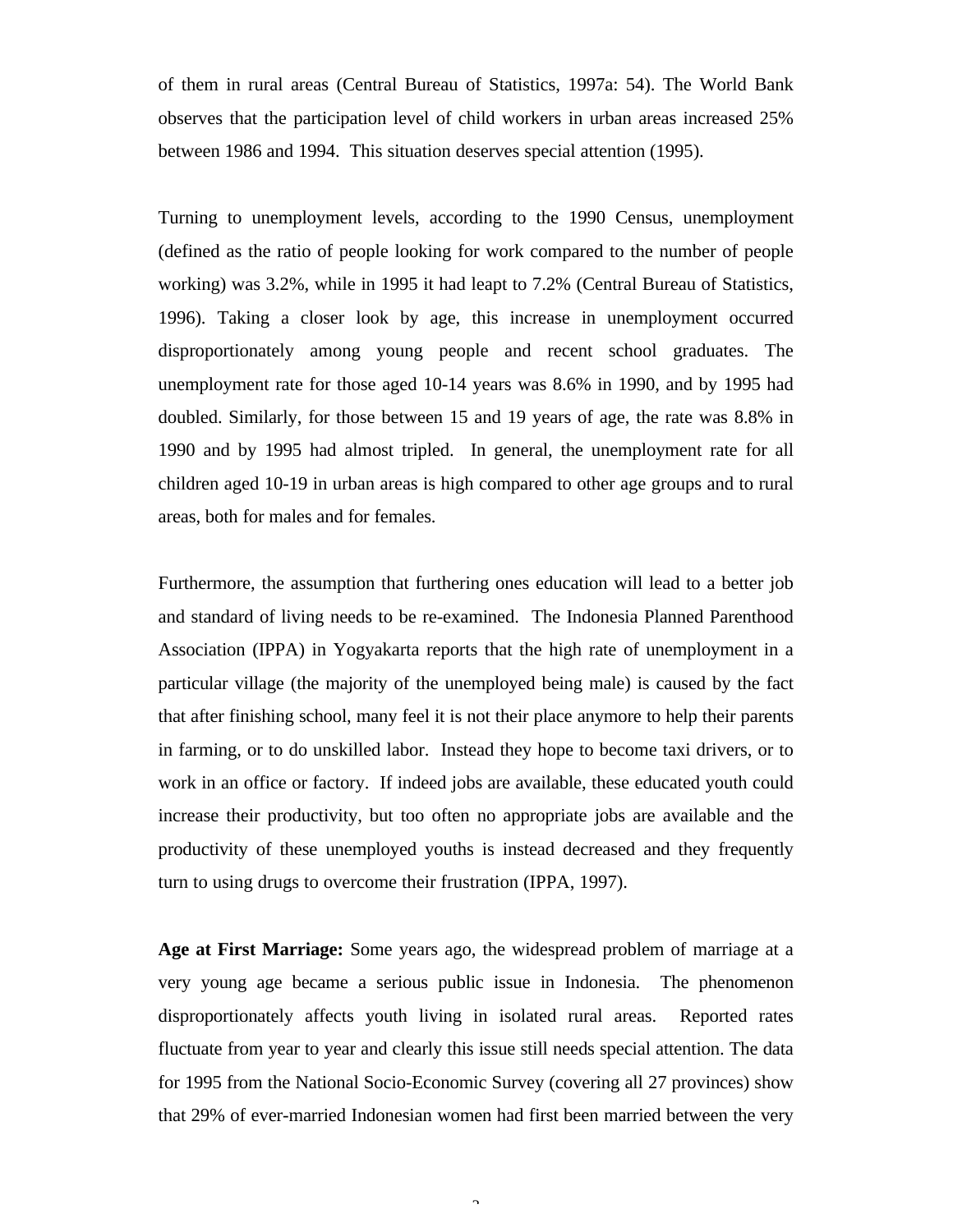young ages of 10 to 16, while 28% married at age 17 or 18. This amounts to almost 60% who marry before age 19. The remaining 36% married between age 19 and 24, while only 7% married at the age of 25 or above (Central Bureau of Statistics, 1997c, Table 7.3). The average age at first marriage has increased from 19.4 years in 1971 to 21.6 years in 1990. Studies have shown that, in general, the later a woman first marries, the lower her fertility (i.e. the number of children she bears) (Ministry of Health, 1995: 12). It is hoped that rising education levels will bring a higher proportion of later marriages. But considering the small fraction of youth who receive higher education, it seems that this problem will persist for some years to come.

We have to ask why so many women are marrying early. To illustrate the issue, we can consider the problems faced by youth workers in urban areas. Because of their low salary, many decide to marry young with the hope of supplementing their income and sharing the economic burden of living expenses with their partners. In searching for partners with high earning potential, there is often a competitive atmosphere among female workers (pc. Sariroh, a social worker with female laborers, 1997). A slightly different phenomenon occurs in rural areas, where many youths marry in order to reduce the burden on their parents or families. This decision is based on the fact that women are seen as less productive, or unable to add to contribute significantly to the family income. This in turn is related to the tradition of giving male children in rural areas priority for education.

**High-Risk Groups of Youth often Neglected by Services:** In Indonesia, many teenagers begin working at factories shortly after leaving school, and may be employed there for 10-15 years. Factory mangers prefer youth workers as older workers are assumed to be less productive. However, working in factories is generally low-paid work which can also be detrimental to health. With few opportunities for moving on to higher paid positions, often youth factory workers will be led into sex work in search of a higher income. Another youth group which is often overlooked is street children. Again, their numbers are difficult to determine, partly due to their high mobility, but street children are clearly a growing

 $\overline{a}$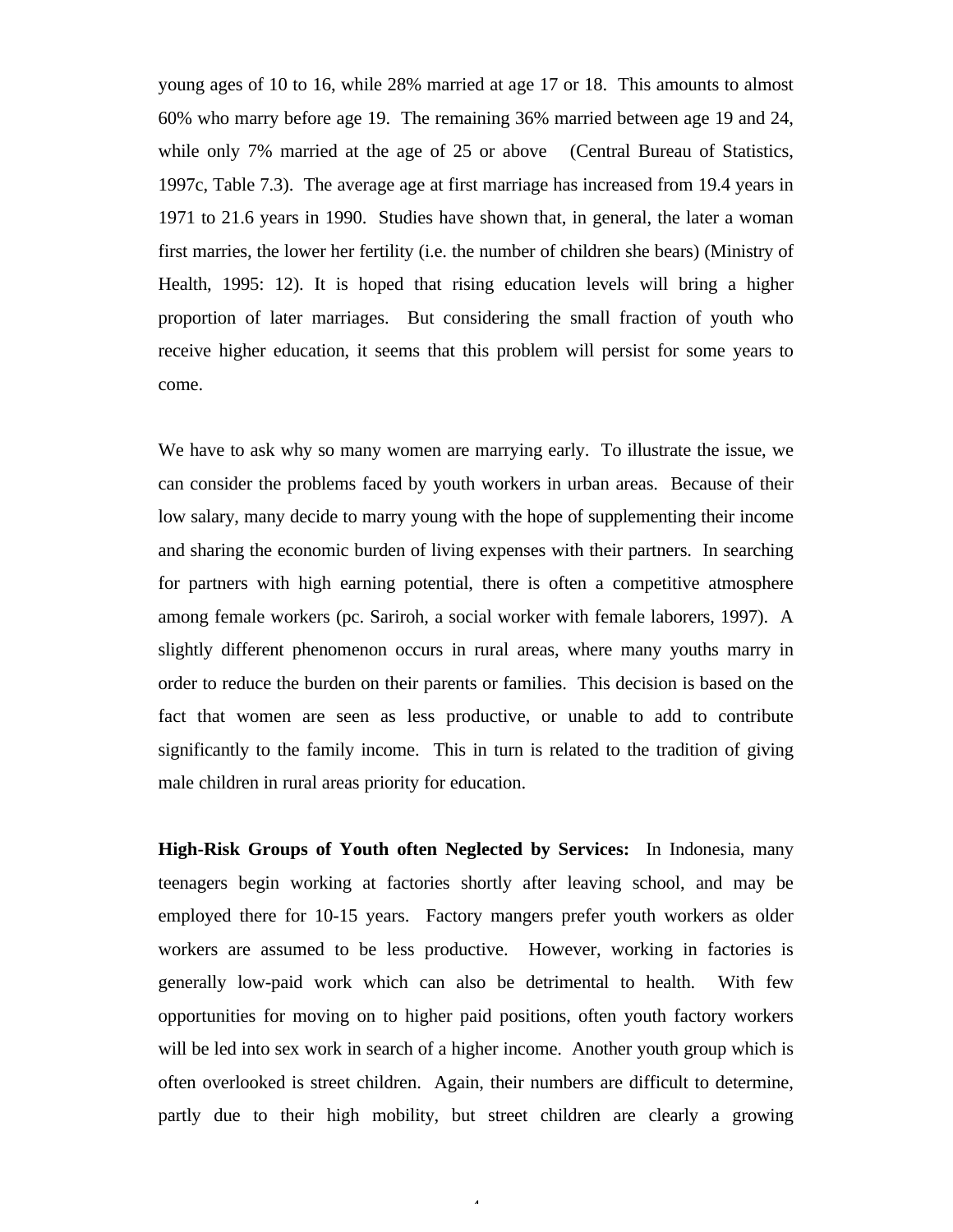phenomenon, especially in large cities. They can be found in the main streets, markets, and shopping areas. According to the observation of an outreach worker, the number of street children continues to grow. Ages range from 5 to 25, but she estimates that about 75% are between 10 and 24 years of age (pc. Harmawaty, 1997).

#### **II. SPECIFIC PROBLEMS OF YOUTH**

Above was provided an overall profile of the demographic, educational and employment status of youth, which touched briefly upon some conditions which constitute broad-based problems in themselves, such as unemployment, early marriage and low educational levels. In the remainder of this paper, we will not address efforts to deal with these broad socio-economic issues, but rather we will look at more specific problems facing Indonesian youth who live within the context as described above. These include the increased risk of early sexual activity, pregnancy, sexual abuse, STD or HIV infection, and drug or alcohol abuse.

**Sexual Activity and Pregnancy:** The emergence of problems associated with youth sexual activity should have been anticipated when the government launched its program to delay the age of marriage. At the time, nobody raised the question of how young people would channel their sexuality if they chose to delay marriage. So how high is the prevalence of pre-marital sex and thus the risks that accompany this? As in any society, it is difficult to obtain accurate data on the increase in the number of youth engaging in premarital sex, since most will not talk about this openly.

Nevertheless, teen pregnancy and abortion statistics can be used as indicators of the prevalence of premarital sex. The publication *Sarinah* (Oct. 3, 1994) featured a review of such data. Research by Widyantoro (1989), cited in *Sarinah*, revealed that of 405 unplanned pregnancy cases at the IPPA Clinics in Jakarta and Bali during one year, 95% were youth between 15 and 25 years of age. Of those, 47% were junior or senior high school students and 37% were university students. Meanwhile, private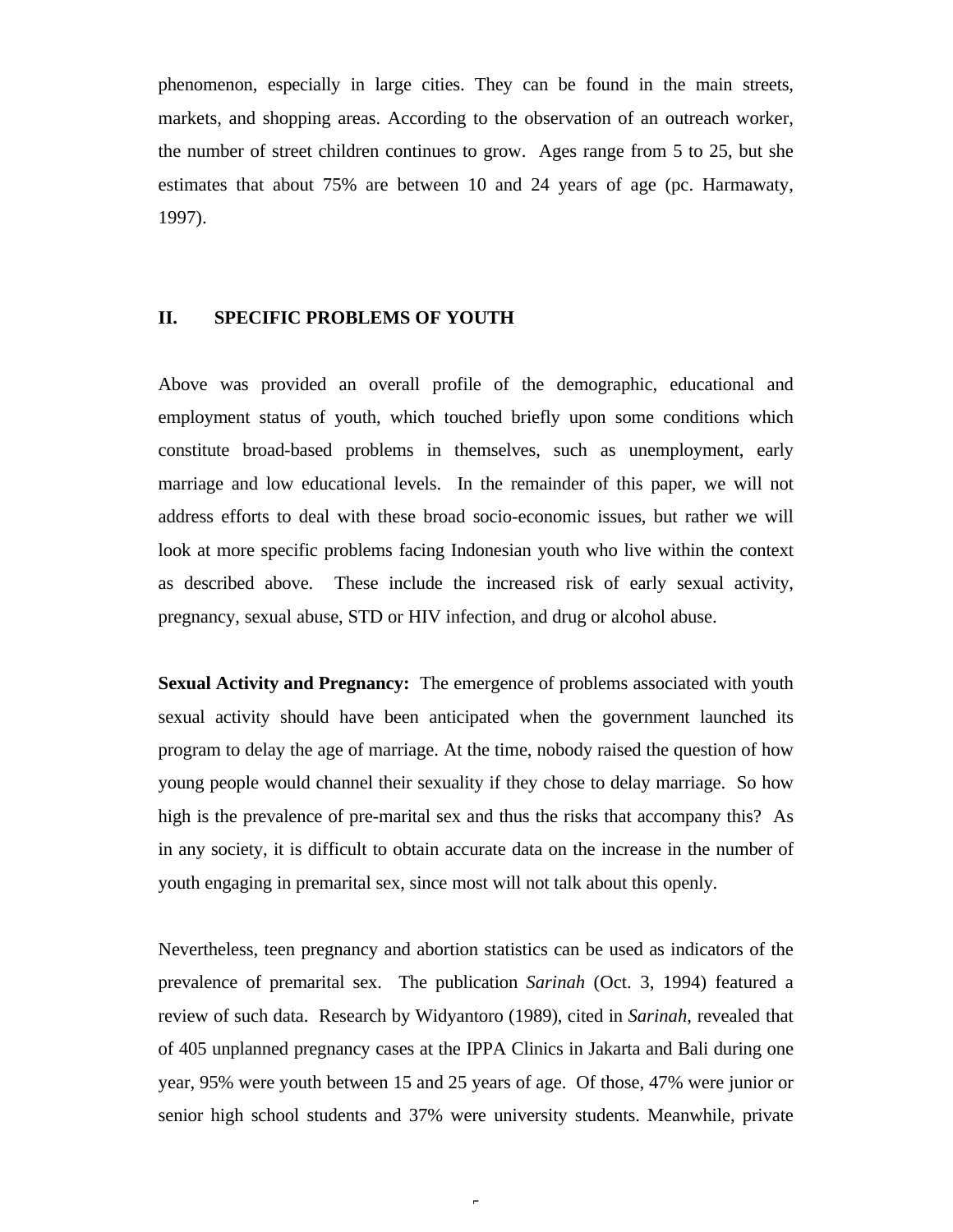clinics and doctors' practices in Magelang (Central Java) dealt with an estimated 1,456 cases of youth pregnancy in one year (Nurokmah & Herien, cited in *Sarinah*, 1994). From among the counseling records of the IPPA clinic in Yogyakarta, there were 99 cases of unplanned pregnancy among unmarried youth aged 15-24 years in 1992, and 112 cases in 1993 (January to October only) (Khisbiyah et al., 1997). A study in Manado randomly selected 663 respondents from 3,106 requests for abortion, and found that 71.3% were unmarried women. Of those, 28.8% were 14-19 years of age and 52% were 20-24 years of age. Furthermore, 15.9% had junior high school education, 33% had senior high school education, and 47.8% were university students.

In the past it has been the assumed that sexual activity has only increased among city youth. However, a qualitative research study done in a city and a village in South Kalimantan, by the University of Indonesia's Anthropology Laboratory, suggests that there is no significant difference between sexual behavior of youth in urban and rural areas. The small differences found could be explained purely in terms of physical access (i.e., opportunities to engage in sexual activity). Moreover, youth perceptions of pregnancy, abortion and family planning are the same in urban and rural areas (Saifuddin et al., 1997: 88).

**Risk of HIV/AIDS and other STDs:** The high rates of youth sexual activity evidenced by the data above is a warning of the vulnerability of this group to HIV/AIDS and other STDs. There were 619 reported cases of HIV/AIDS in Indonesia as of December 31, 1997 (Ministry of Health, 1998). Of those number, 33 cases were among teens aged 15-19, while 291 cases were youth aged 20-29. Actual infection rates of HIV/AIDS in Indonesia, as well as infections of other STDs among youth, can be assumed to be much higher than this reported cumulative number.

Several studies support the conclusion that the increase in sexual activity among youth has not been accompanied by increased knowledge about sexuality, such as anatomy and the reproductive process, AIDS, STDs and contraceptive devices. Results of a needs assessment on healthy reproduction among 3,600 youths,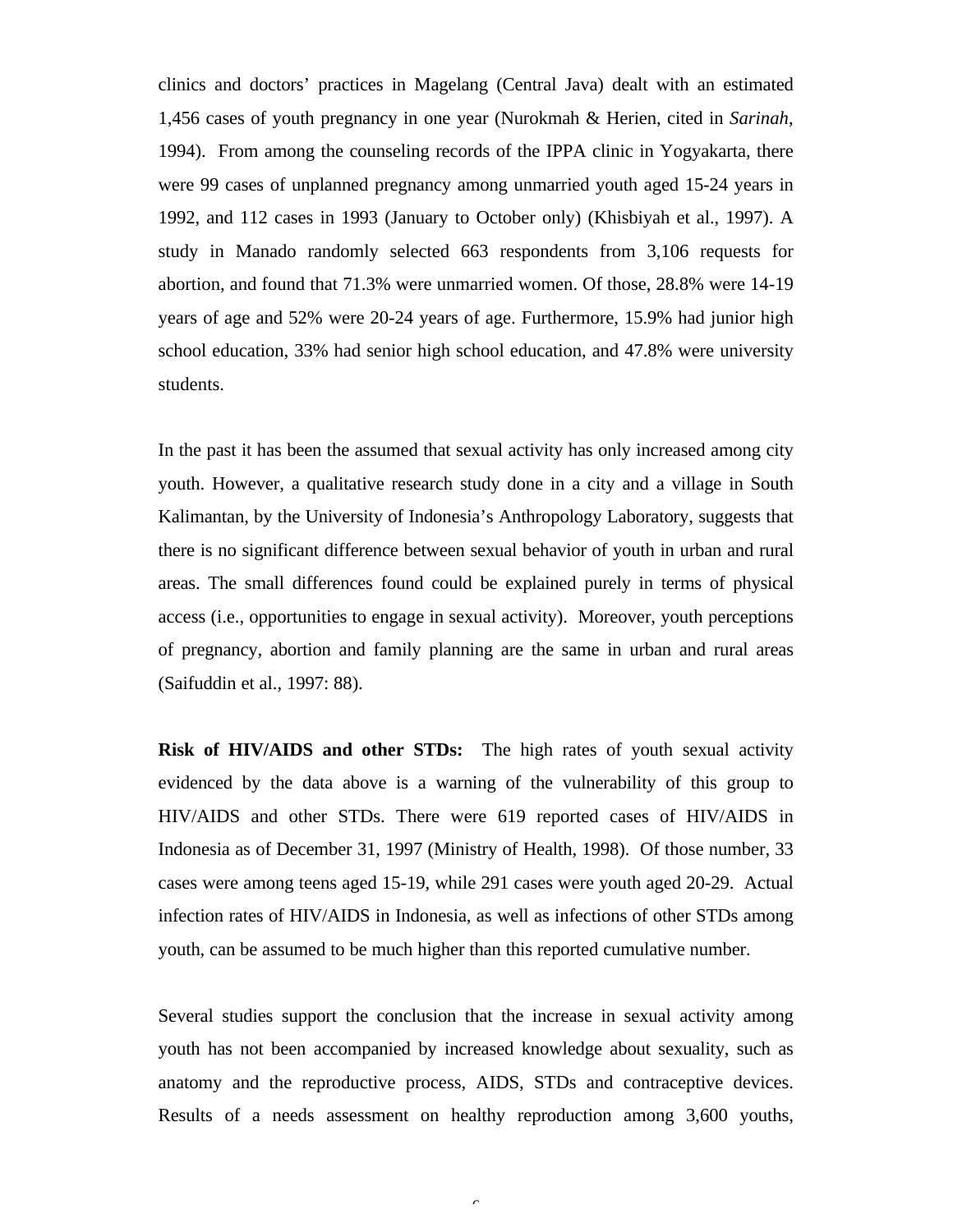conducted in 12 cities in 1993, show that their understanding of sexuality is very limited. (Kusuma Buana Foundation & NFPCB, 1994). A youth needs survey in three locations in Java (Sleman, Yogyakarta and Malang districts) supplied similar results (Dwiprahasto, 1992).

An interesting baseline survey was done by Sahabat Remaja (Friend of Youth) at the IPPA-in Yogyakarta, among 500 youths aged 15-25 years, to measure the extent of knowledge among youth about AIDS, STDs and reproductive health. Regarding AIDS, 85.5% of respondents answered at least half of the questions correctly, while only 64.5% answered at least half of the STD questions correctly. For knowledge of reproductive health and contraceptives, 74.6% of respondents answered at least 20 of the 30 questions correctly. However, if the questions are examined individually, it is obvious that their understanding is very incomplete even on the usage of contraceptive devices (Sahabat Remaja, 1995). The fact that the youth seemed to know more about AIDS than about reproductive health, family planning or STDs, may be due to the persistent dissemination of basic AIDS information in recent months. (However, while this may be true in Yogyakarta, AIDS information dissemination is not yet widespread in Indonesia.)

The low level of knowledge among youth is a direct function of the limited availability of information sources. The majority of youth receive their information from friends or from printed or audio-visual media. These sources generally supply minimal and often incorrect information. According to Saifudin et al. (1997), youths' knowledge is a combination of modern knowledge from school classes and local popular beliefs. This combination gives rise to confusion, which is evident from the difficulty youth have in explaining details of reproductive processes when surveyed.

**Sexual Abuse and Violence:** The problem of sexual abuse and violence is closely related to the issue of youth sexuality. This problem has begun to receive attention recently, primarily due to women activists, since almost 99% of victims of reported rapes in Indonesia are women (Endriana, *Kompas,* 1995). Most victims of rape are women aged 10-29 years (Setiabudhi, *Kompas*, 1995). The proportion of victims in

 $\overline{a}$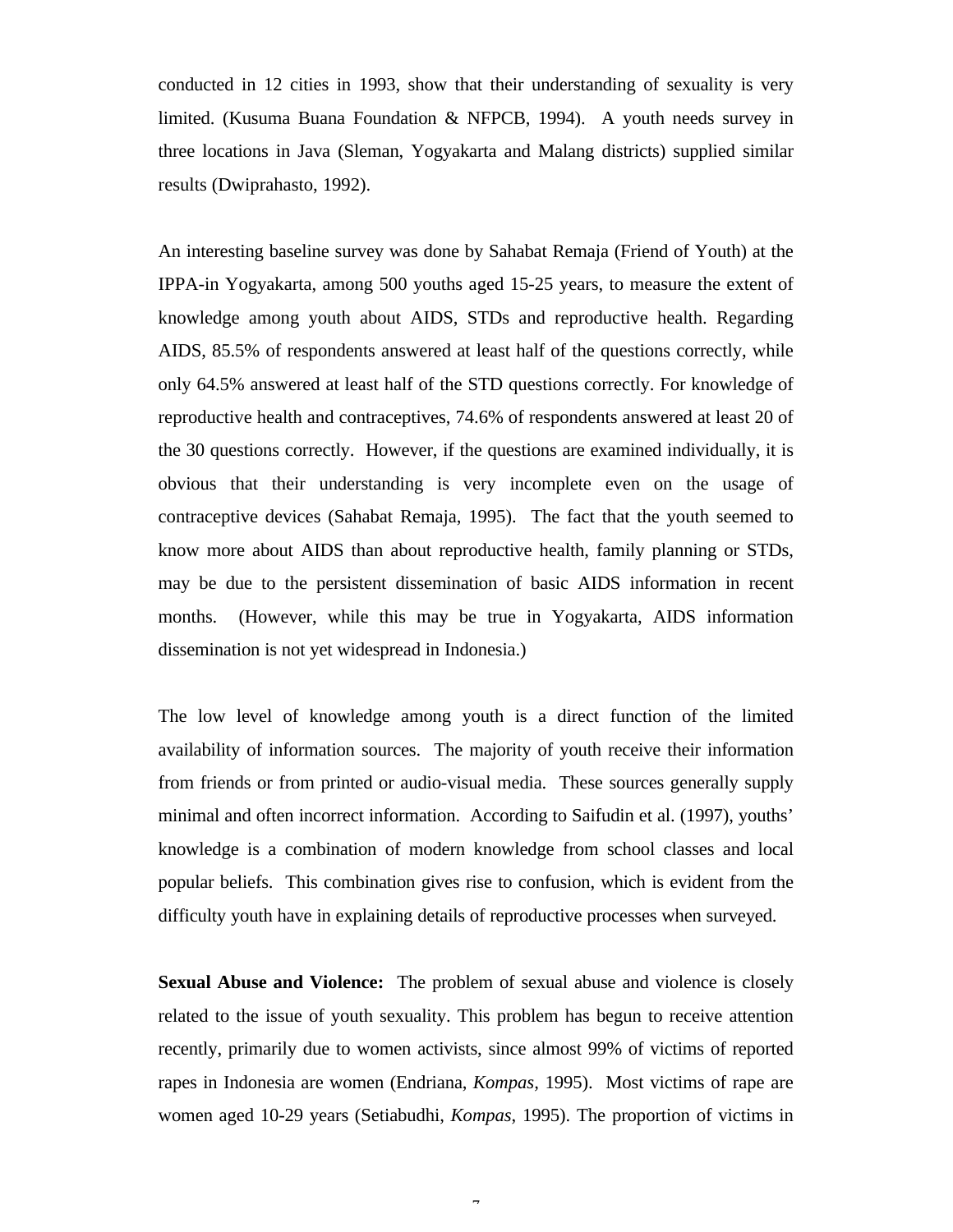each age group is as follows: 6% under 5 years, 32.5% from 6-14 years, 26.5% from 15-17 years, and 25% are 18 and over (Sugiharti, *Suara Pembaharuan*, 1995).

The prevalence of violence experienced by female youth can be seen from the number of cases of dating violence handled by Rifka Annisa Women's Crisis Center, an NGO in Yogyakarta. From August 1993 to June 1997, 23 cases of dating violence were reported (July, 1997). These cases are certainly under-reported since very few victims report their abuse, or seek help, often remaining silent to avoid the shame or embarrassment which would result from speaking out. In the case of youth date rape, another reason not to speak out is because their relationship with their boyfriend is not sanctioned by the law or society.

**Drug Addiction and Alcoholism:** From year to year the number of youth who suffer from drug addiction or alcoholism continues to increase. Table 1 below describes the characteristics of people who have sought care for drug abuse since 1990. Clearly they are predominantly male (85-89%) and predominantly between the ages of 17 and 24, although the younger age group (14-16) are also significantly represented. Very few are over 25 or have university level education (CBS, NFPCB, MOH, and Macro Inc., 1995).

| Characteristics | 1990/1991 | 1991/199   | 1992/1993 | 1993/1994 | 1994/1995 | 1995/1996 |
|-----------------|-----------|------------|-----------|-----------|-----------|-----------|
|                 | $(n=485)$ | $2(n=470)$ | $(n=470)$ | $(n=480)$ | $(n=565)$ | $(n=591)$ |
|                 | %         | %          | %         | $\%$      | %         | $\%$      |
| <b>Sex</b>      |           |            |           |           |           |           |
| male            | 89.0      | 89.4       | 89.4      | 89.6      | 85.8      | 86.5      |
| female          | 11.0      | 10.6       | 10.6      | 10.4      | 14.2      | 13.5      |
| Age             |           |            |           |           |           |           |
| $14 - 16$       | 11.4      | 16.6       | 13.8      | 4.2       | 10.8      | 6.9       |
| $17 - 20$       | 49.9      | 46.2       | 51.7      | 46.0      | 54.2      | 44.0      |
| $21 - 24$       | 33.5      | 33.2       | 30.0      | 40.4      | 33.4      | 25.5      |
| >25             | 5.2       | 4.0        | 4.5       | 4.4       | 1.6       | 1.0       |
| unknown         |           |            |           |           |           | 22.5      |
| Education       |           |            |           |           |           |           |
| elementary      | 21.9      | 31.2       | 29.8      | 38.3      | 25.3      | 30.3      |
| junior high     | 47.4      | 44.0       | 39.8      | 36.3      | 47.2      | 44.2      |
| senior high     | 30.4      | 24.5       | 30.0      | 25.4      | 27.3      | 25.4      |
| university      | 0.3       | 0.3        | 0.4       | $\theta$  | 0.2       | 0.2       |

**Table 1**: Characteristics of Drug Abuse Cases at several Drug Abuse Rehabilitation Centers, Indonesia, 1990/1991 - 1995/1996

Source: Ministry of Health. Indonesia Health Profile 1995. Jakarta: Ministry of Health, 1995:80;Table III.C17.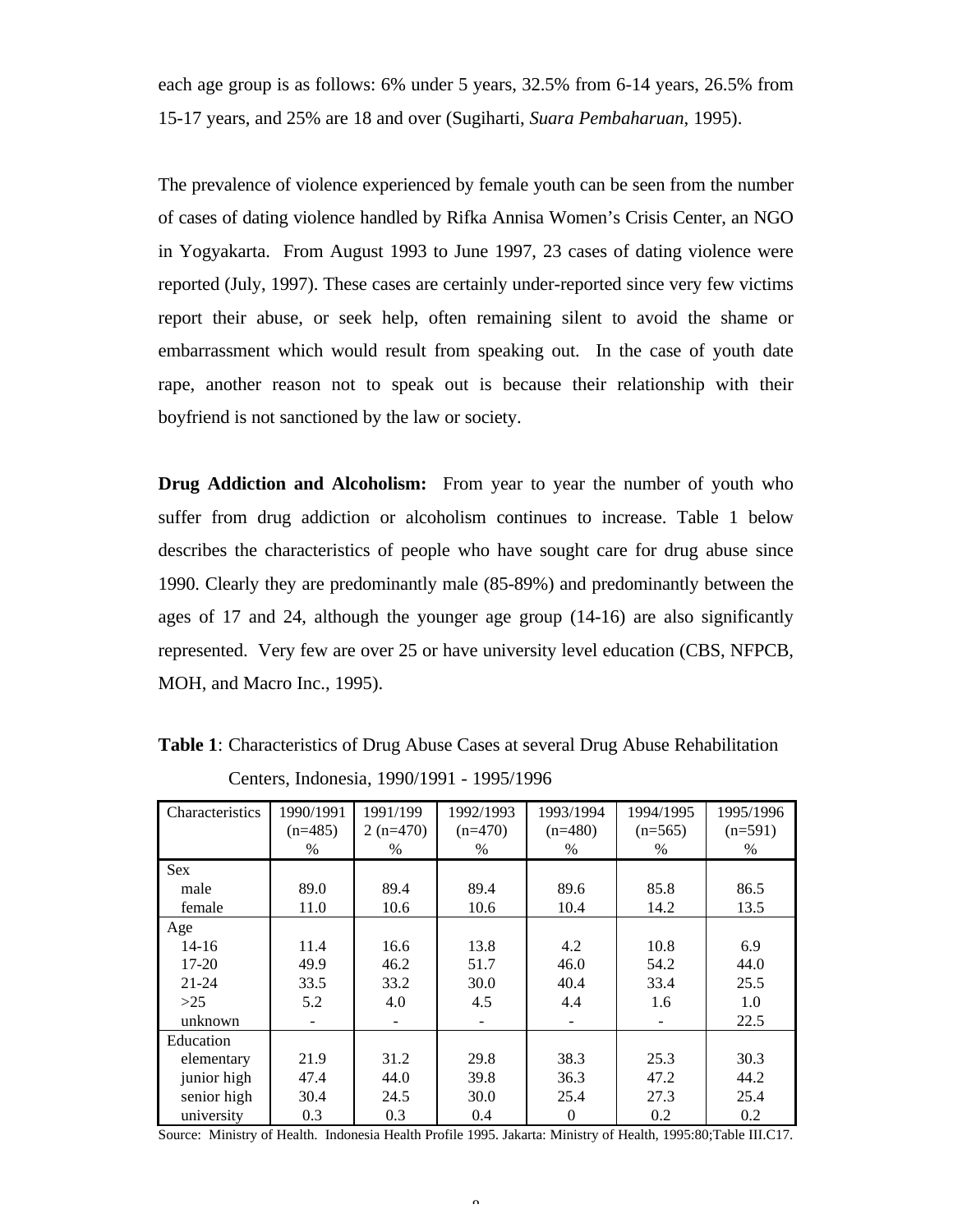Youth who use drugs tend to do so not only because of peer pressure, but also as a way to escape from other problems they are facing, such as unemployment or lack of opportunity for an improved standard of living. Family problems also can trigger substance abuse in youth. Furthermore, substance abuse is often associated with risky sexual behavior and early sexual activity. There are numerous myths about drugs and alcohol circulating among youth which must be addressed so that youth know the real risks of using drugs or alcohol. All in all, efforts of the government to combat the drug and alcohol problem should be intensified, since the numbers of youth drug addicts will surely increase in the years to come. However, the intervention should not focus on increased arrests or intimidation of offenders but on addressing this as a public health issue involving many serious and sensitive youth and societal problems.

**Other Issues Emerging as Youth Problems Through Counseling Services:** Turning to the population of youth who have made use of counseling services in Yogyakarta (based at the IPPA Youth Center "Sahabat Remaja" or Friend of Youth) we find a somewhat different spectrum of problems comprising the most common counseling issues. During its 10 years of existence, Sahabat Remaja has handled approximately 4736 counseling cases. Almost of those have been youth, aged 10-24. Relationship problems were consistently the main counseling issue in all types of counseling (face to face, telephone, mail) for both men and women, and in all age groups (40-69% of all youth counseling issues, depending on type of counseling). Within the category of relationship/dating issues, the most common problems revolved around conflicts with a partner (25-45% of relationship issues) and questions of attraction (19-39%). The second most common problems brought up in counseling related to sex. Here the most likely topics were either pre-martial sex issues (16-43%) or homosexuality (22-55%). Family issues were common also, overwhelmingly concerning parents (54-75%), as were socialization issues, largely problems with friends (36-66%). Telephone counseling was by far the most popular type, with utilization rising from 37 calls in 1987 to 409 in 1996 (compared to 129 face to face). Issues of drug use were the least frequently mentioned in counseling, perhaps because these youths are not in the mainstream group who would access the services to talk about family and relationship problems (IPPA-Sahabat Remaja, 1997; Herdayati & Wahyuni, 1997).

 $\overline{Q}$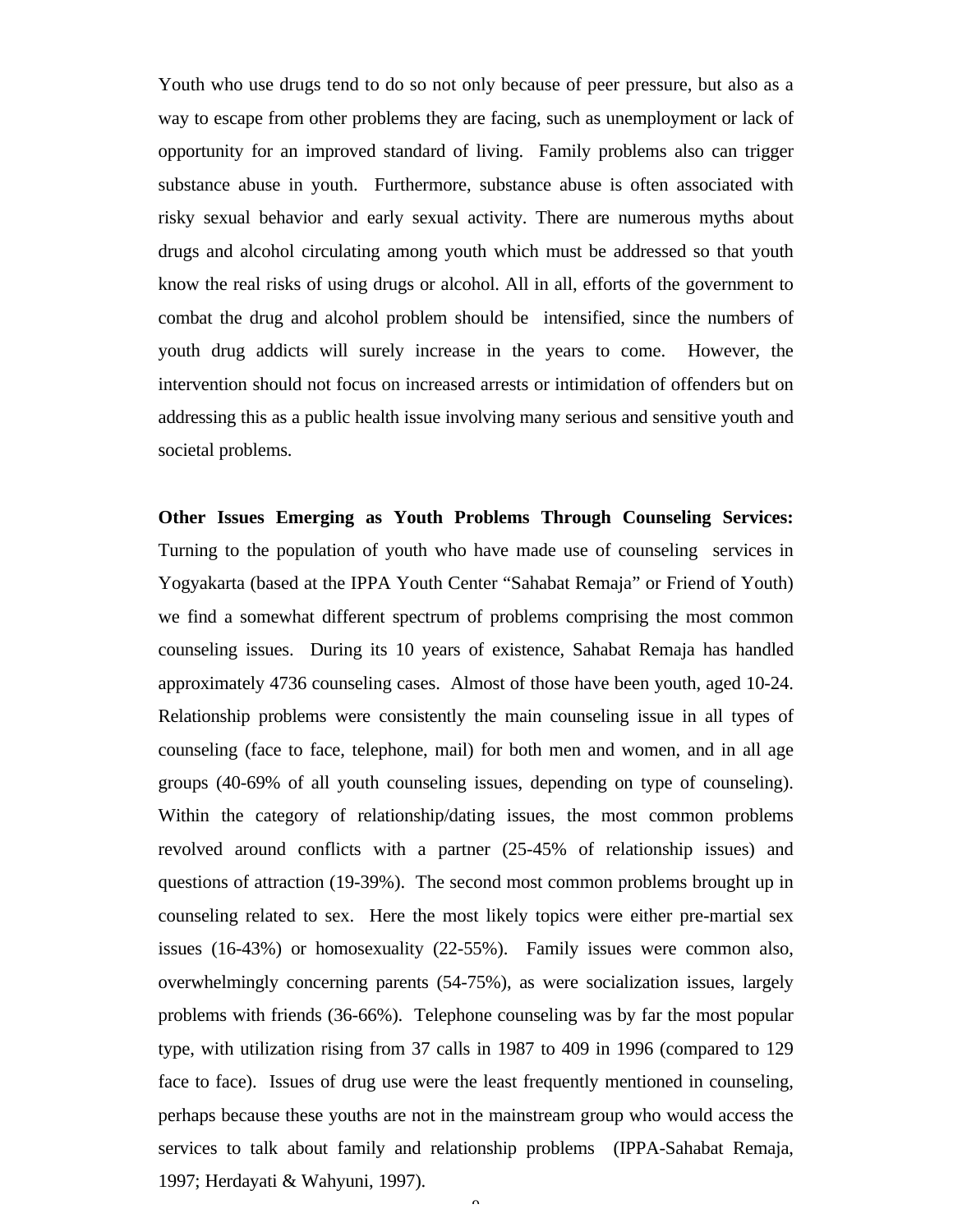# **III. RECENT GOVERNMENT PROGRAMS ON ADOLESCENT REPRODUCTIVE HEALTH**

The problems experienced by youth as described require attention on many levels, but the primary initiative must come from the government. In May, 1996, the government launched a four part Essential Reproductive Health Care (ERHC) package, of which one component is Adolescent Reproductive Health (ARH). However, this initiative has not yet been implemented. In this chapter, we will examine the policies and strategies which have been implemented in the recent past the Ministry of Health (MOH), the Ministry of Education and Culture (MoEC), and the Ministry of Population/National Family Planning Coordination Board (NFPCB).

#### **A. Ministry of Health**

The MOH's ARH program strategy is laid out in "Systems of Fostering Adolescent Reproductive Health in Family Health Programs (Ministry of Health, 1992). This strategy addressed ARH within the broader program for family health. The intention is to foster adolescent responsibility for their own health, in order to increase their endurance, performance, and active participation in national development. The target group is defined as unmarried adolescents 10-19, or up to the final year of high school. The program also involves youth development organizations, parents, teachers, community figures, and youth groups in addition to program administrators and health workers.

Specifically, the MOH plan is to a) increase youth knowledge of their biological development, b) reduce the incidence of teen pregnancy, c) reduce the rates of infant and maternal mortality among young mothers, d) reduce the incidence of STDs among youth, e) increase youth participation in their own health maintenance, f) increase the family and community participation in adolescent health initiatives.

The implementation of this MOH strategy is divided into three steps: Planning, Implementation and Evaluation/Monitoring. The planning phase involved increasing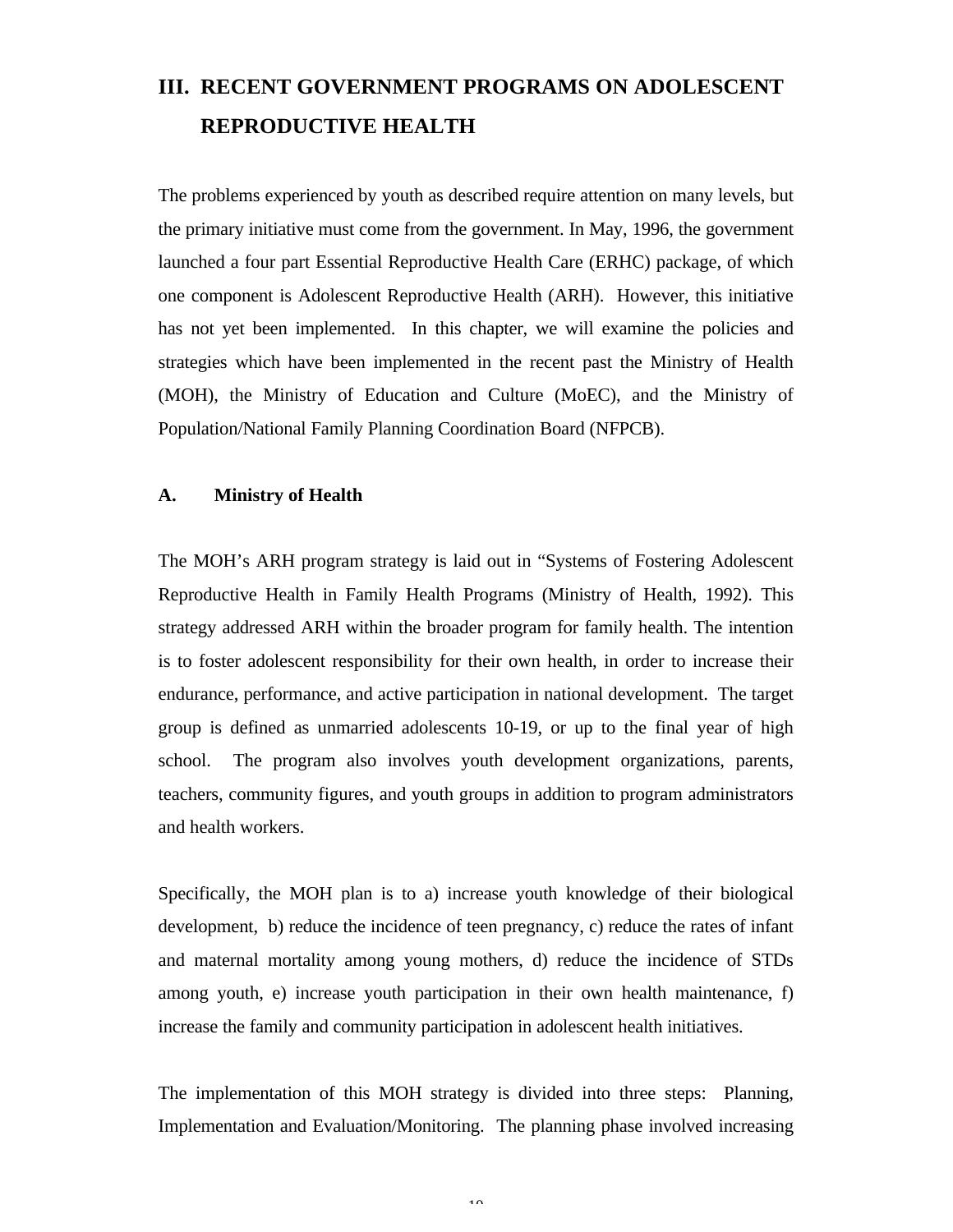political support, from the central administration to the regional, and building intersectoral cooperation and collaboration among various disciplines, in order to create a supportive climate for ARH program implementation.

Implementation of the project was broadly aimed at increasing knowledge and skills of program administrators, health service workers, the community in general and youth in particular. Specific activities included the research and development of Information, Education and Communication (IEC) programs (materials, youth seminars, radio consultation programs), and basic health services for ARH (counseling, treatment and referrals), currently offered by Community Health Centers *(puskesmas),* with referrals to hospitals. Attempts were made to increase the participation of adolescents, their families, and the community in various activities supporting ARH, such as information sessions for teachers, students, and their parents. Adolescent input was sought in the form of participation in identifying, researching and analyzing the problems, arranging implementation plans and developing future solutions, in addition to generally engaging in healthy behavior.

Evaluation and Monitoring of the project was done by identification of appropriate indicators, developing of an appropriate system of record-keeping/reporting for youth and managing the development of information systems, with companies / NGOs championing elements of health (Ministry of Health, 1996). A program evaluation was done in December 1996 across all 27 provinces, but the systematic monitoring system has not been implemented as planned.

The program began with step by step training, at the provincial and the district level. Implementation was carried out in collaboration with related departments, including the Ministry of Population, NFPCB, the Regional Police, the Office of Religious Affairs, and the Department of Social Services, as well as some cooperation with NGOs and collaboration with the SHI (School Health Initiative) program in junior high and high schools. The range of activities actually implemented in each province varied considerably.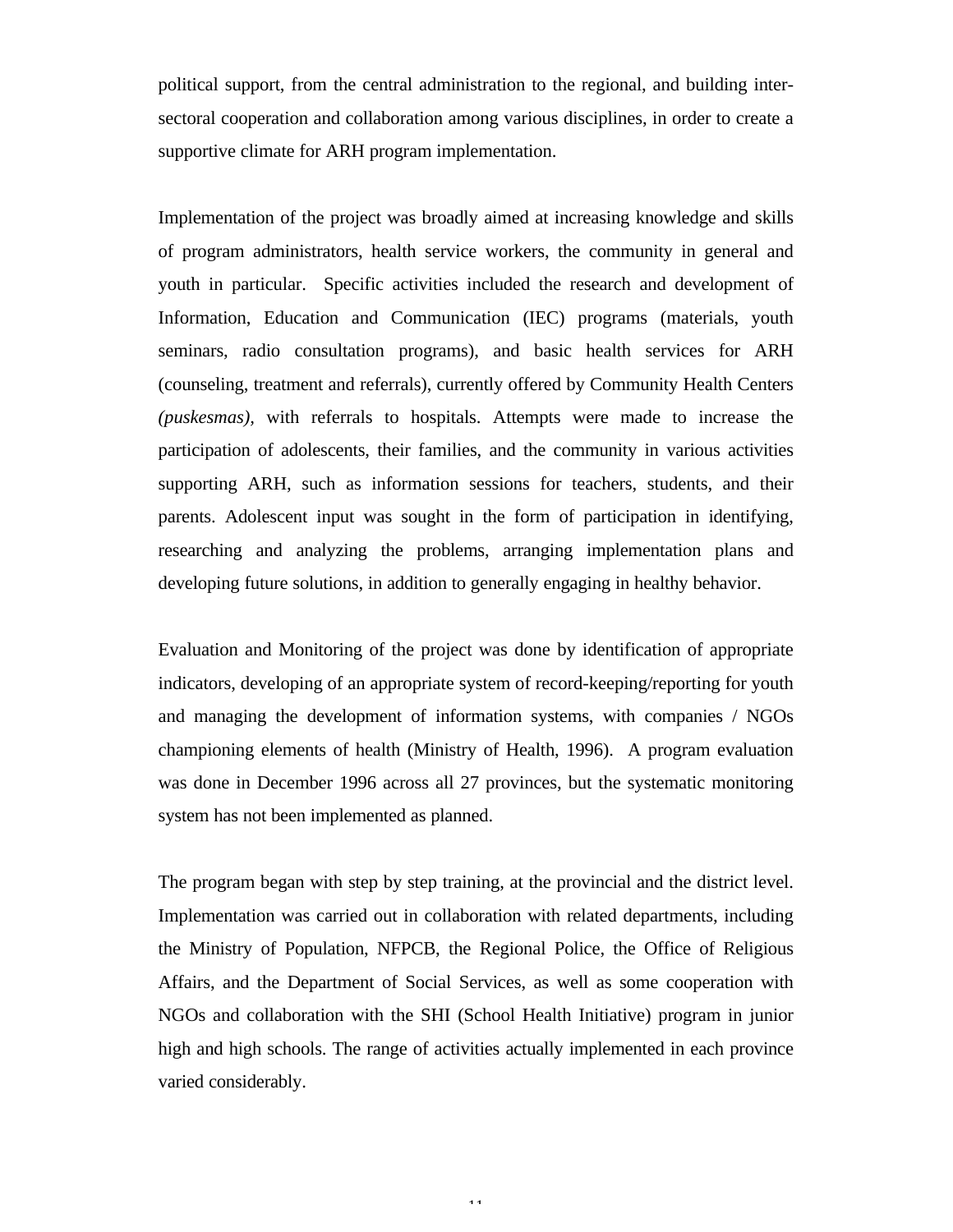It has been acknowledged by the MOH that the adolescent reproductive health program has met with many obstacles and has fallen short of many objectives. There is a lack of standard ARH services, insufficient youth involvement was achieved and there persists a feeling of taboo among parents, who are the primary sources with whom adolescents can discuss reproductive health problems. Anticipated funding, primarily from the National Income and Expenses Budget (NIEB), was limited.

As a case example, the implementation of the program Yogyakarta has mainly taken the form of a peer education program where each school sends a student representative for training, by groups of 20 students, with the hope that these students will disseminate the information to his/her fellow students. To further mobilize the participation of the young generation, there have also been training sessions for youth groups (outside of school), and there are plans to integrate ARH issues into moral/ethical training curricula, in which two sessions will be devoted to reproductive health. In Yogyakarta, funding from headquarters was cut off in 1994, and the program subsequently received only limited funds from the NIEB, so that all activities have been limited (pc. Dr. Andung, Ministry of Health, 1997).

#### **B. Ministry of Education and Culture**

The Ministry of Education and Culture (MoEC) is responsible for implementing both formal and non-formal education in Indonesia. With farily high participation rates up to high school, schools in Indonesia can reach millions of children and adolescents. This year, the MoEC has planned an intensive reproductive health education program for all public educational institutions. From elementary through high school, the program and material are entitled "Body and Health Education", while at the higher education level, the program will consist of a peer education program (Dr. Suharto, MoEC, 1997).

The peer education program with utilize a training manual which includes modules on AIDS prevention for university students (MoEC and AIDSCAP Project, 1997). The training manual consists of the following ten modules: (1) Group dynamics; (2) Policy and strategy; (3) HIV/AIDS; (4) Epidemiology and the impact of HIV/AIDS;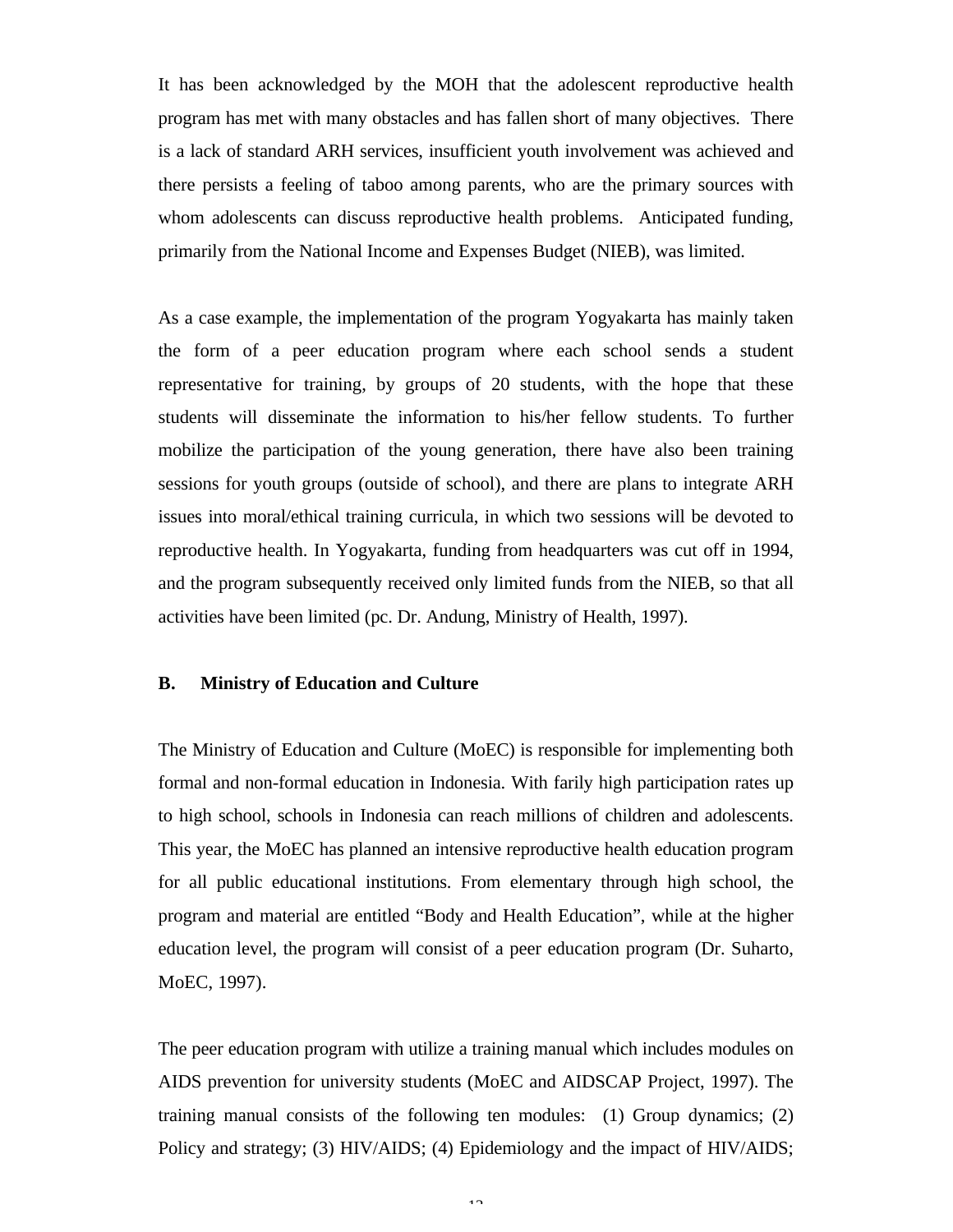(5) Peer education; (6) Morals and Religion in dealing with HIV/AIDS; (7) Behavior change; (8) Reproductive Health and STDs; (9) IEC (Information, Education, Communication) HIV/AIDS; (10) Workplan and activities. The material in these modules is not limited to HIV/AIDS but also relates to other issues of reproductive health and STDs. The modules have been tested on students at several institutions of higher education in Jakarta and Riau, and will be adapted for use in Bali and Lombok.

Ann McCauley, in her review of ARH curricula in Indonesia (1997), notes that the MoEC has already developed a number of previous books and modules containing material on reproductive health, such as: (1) AIDS prevention modules for university students, (2) Outreach modules (package B, Biology), (3) Mothers Club modules (Training for leaders of family education), (4) Curricula for junior high school and senior high school.

In the existing junior and senior high school curricula, the amount of information given on reproductive health is minimal. The biology textbook for the penultimate year of high school only explains the external male and female reproductive organs, and overall, only a tiny fraction of the reproductive health material which should be received by adolescents is presented in the biology textbook.

The main obstacles to school based ARH education have been the lack of aptitude or willingness on the part of teachers to approach these subjects with their students, and a lack of commitment on the part of school administrators to incorporate these subjects into the curriculum. Any curriculum change is slow to occur and public schools and the controversial nature of this change only exacerbates this problem. Furthermore, there is opposition from community leaders, including local religious authorities (Bertrand, 1996: 3). The above problems present significant and persistent challenges to the MoEC in the development of any school-based reproductive health education program.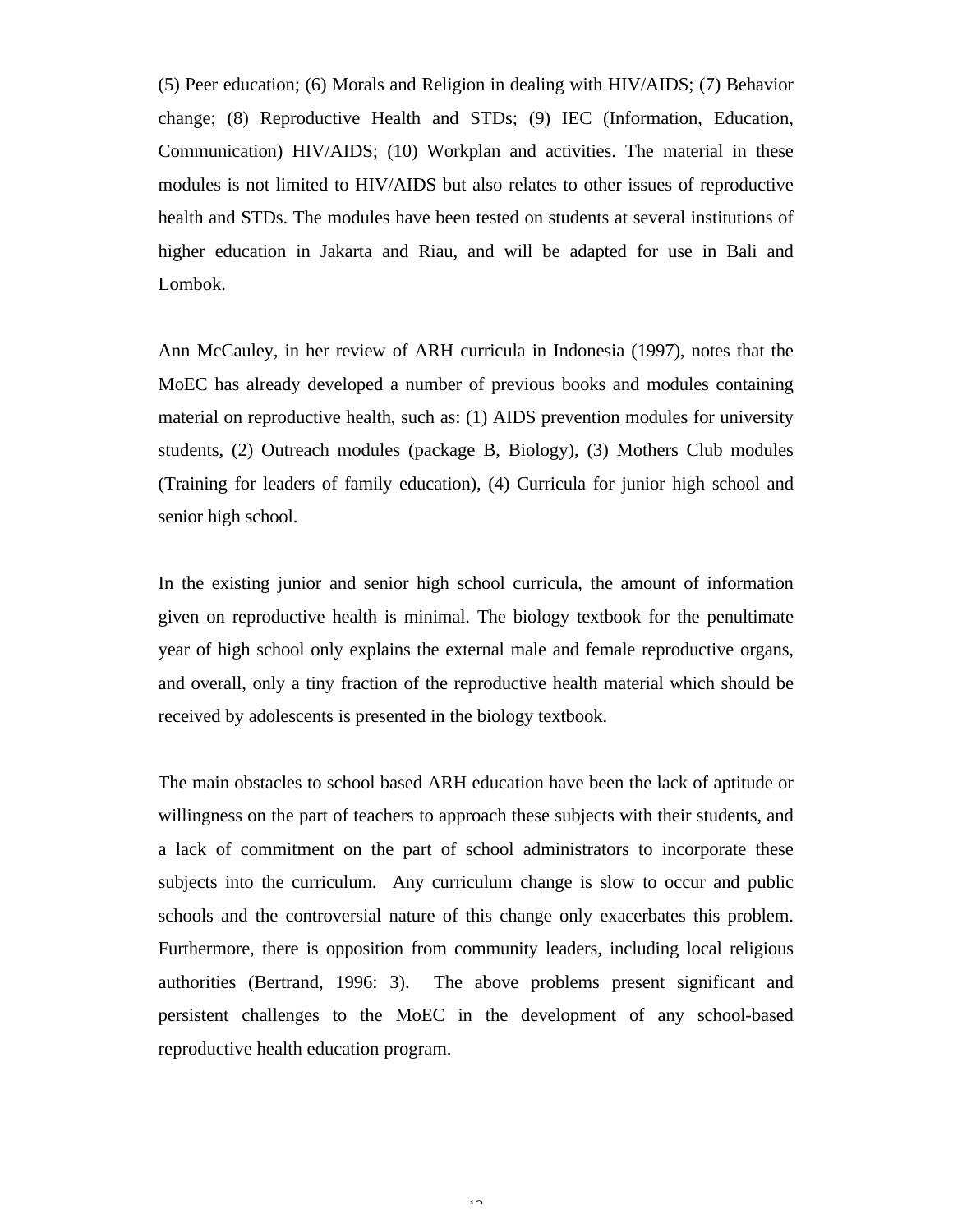# **C. Ministry of Population/National Family Planning Coordinating Board (NFPCB)**

The NFPCB (known in Indonesia as the *BKKBN*) bases their ARH program on a Presidential Instruction (No. 3, 1997), on the "Development of the Quality of Indonesian Children." ARH is addressed within the NFPCB's program entitled "Building Families of Children and Adolescents" (BFCA). This program uses a family-centered approach, focusing largely on the role and style of parenting for effectively steering the development of children and adolescents (elementary through high school age), including their reproductive health and related behavior. The program also involves teachers, religious leaders, community leaders, and institutions, both governmental and non governmental. BFCA operates at every administrative level, from the central down to the village level.

The implementation activities of the BFCA program include training of facilitators, group activities, such as information sessions, counseling and referral programs and creation of Centers for Information and Services for Families with Adolescents. The program is expected to develop by phases, with increasing coverage and participation of implementors and facilitators, and increasing numbers of service activities and Centers, and increasing levels of training. Another indicator of progress will be the proportion of families who become BFCA members. Success will also be evaluated through qualitative research.

To support the program, BKKBN has published two versions of a book entitled "Reproductive Health Education Material," for families with children aged 6-13 and 14-21, respectively. These two books contain very thorough information compared with the MoEC textbooks, including among others, information on family functioning, reproductive processes, sex and pregnancy, prevention of premarital sex, risky sexual behavior and STDs.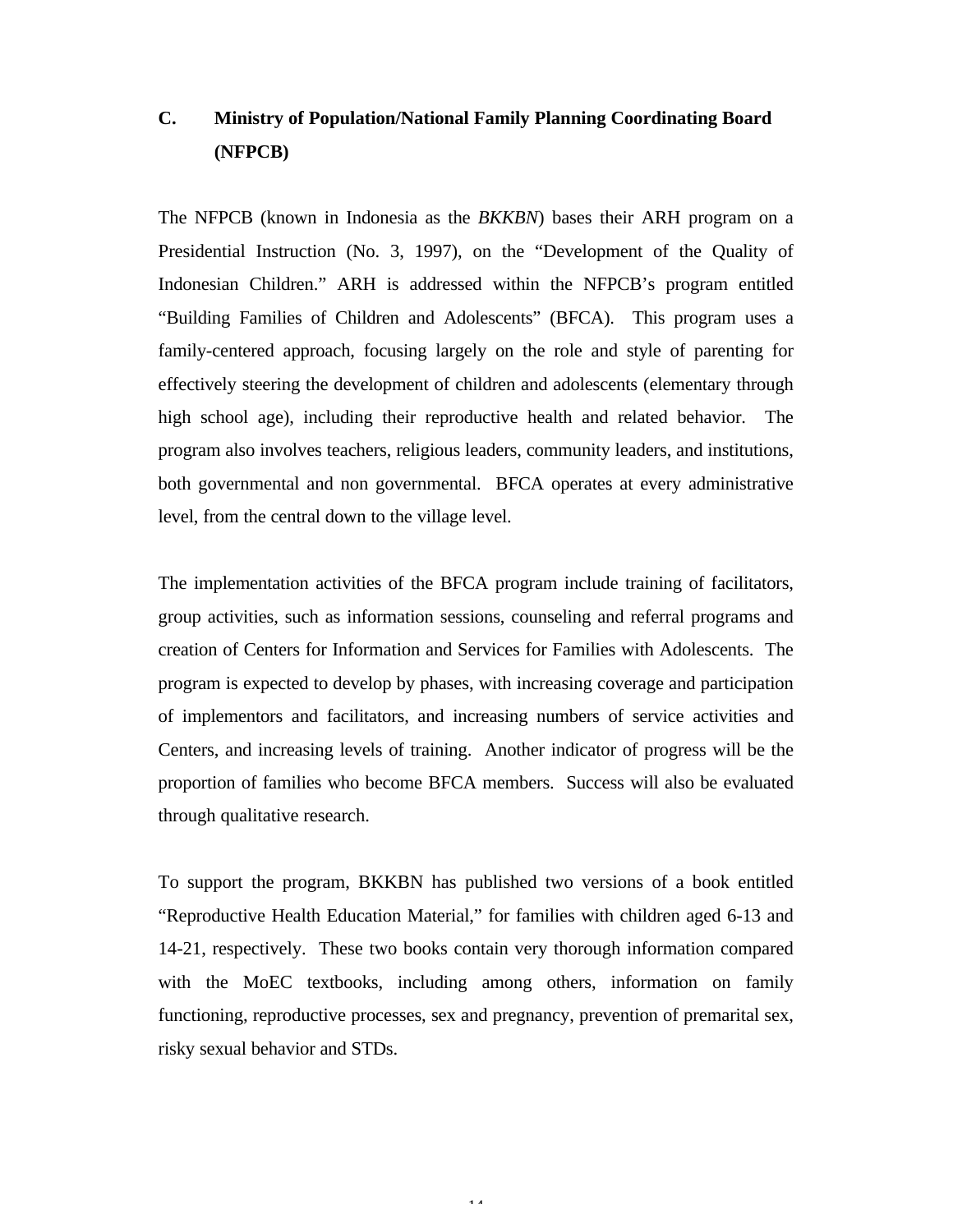# **IV. FUTURE GOVERNMENT STRATEGY FOR ADOLESCENT REPRODUCTIVE HEALTH**

In the project proposal entitled, *Partnership on Family Development for Safe Motherhood* (adolescent sub-component), which has been submitted to and approved by the World Bank (in 1997), the strategy for Adolescent Reproductive Health (ARH) will employ four approaches. The "Family Approach" is to be conducted via a Parent Education Program; the "School (Education) Approach" involves in-school peer education program, incorporation of Family Life Education (FLE) into programs (core curricula) in junior and senior high schools and religious schools and nonschool-based FLE programs. The "Community Approach" also uses FLE in government organized youth groups *(Karang Taruna)* and other youth and women's organizations and NGOs while the "Information, Education, and Communication (IEC) Approach" implements reproductive health education through mass media channels.

This project will begin in November, 1997, and run for five years in two pilot provinces, Central and East Java. The project will involve five departments: the NFPCB, the MOH, the MoEC, the Office of Religious Affairs and the Ministry of Social Welfare.

# **V. ANALYSIS AND RECOMMENDATIONS**

Considering the problems facing Indonesian youth and the existing and future government programs for ARH, is a discrepancy is evident between needs and services.

With regard to in-school reproductive health education, these efforts are indeed much needed given the documented lack of knowledge among youth. However, clearly current programs are limited and even efforts which have been implemented face obstacles due to the controversial nature of the issue. On one side, there is concern that RH education may have negative effects, such as motivating adolescents to engage in early or pre-marital sexual relations. On the other hand, adolescent sex education receives some support for its intended goal which is that adolescents will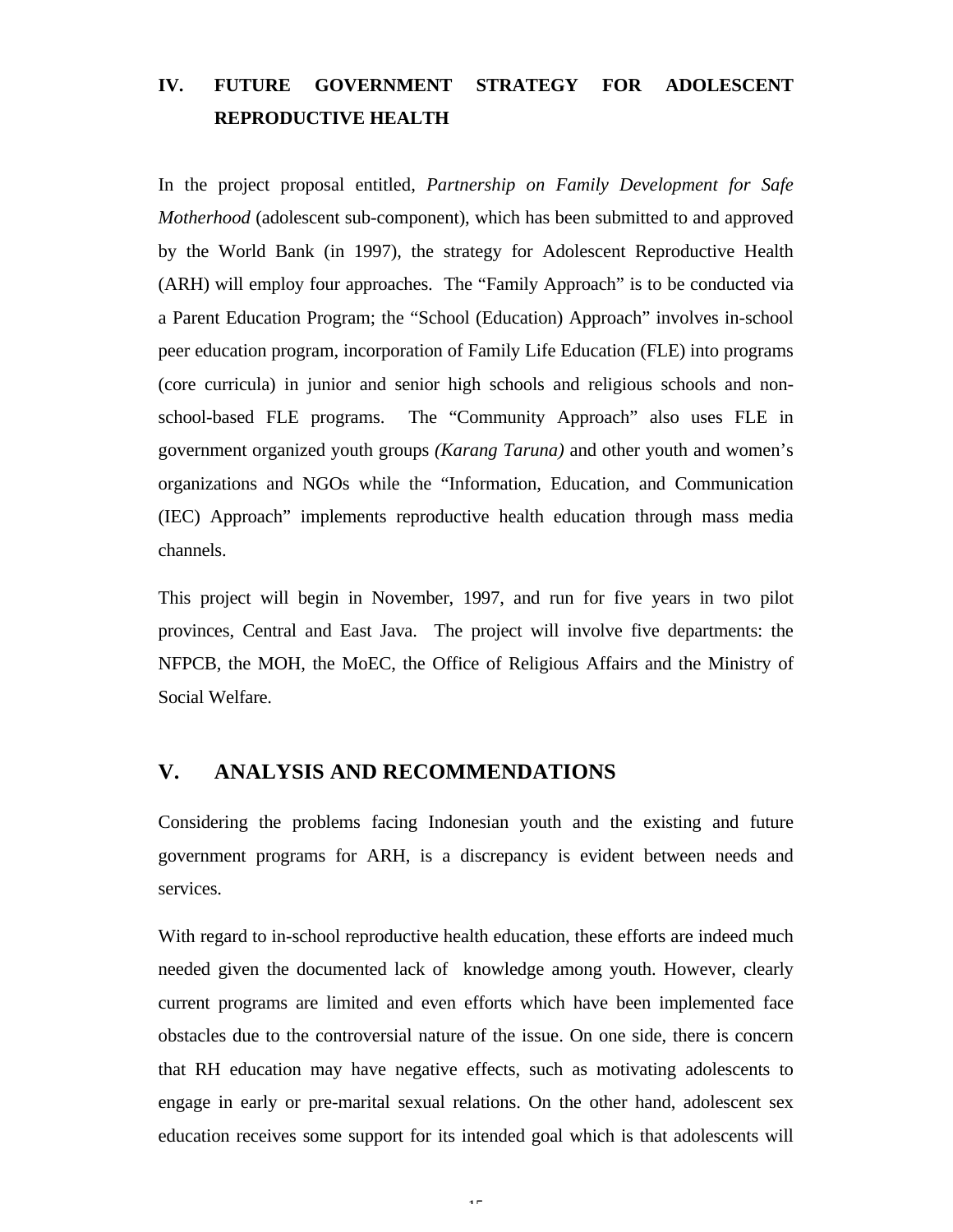better understand their sexual development, will reduce their risk of unwanted pregnancies and transmission of HIV/AIDS or STDs and will be empowered to determine their own moral standards and reproductive future.

As discussed, the government has made efforts towards provision of reproductive health education but these have been small scale, inconsistent and had limited impact for various reason. For one thing, the concepts and content of reproductive health education materials are not consistent across the range of departments and organizations involved in their development. This inconsistency and lack of collaboration creates confusion, duplicates efforts and reduces quality by an inefficient use and distribution of resources and funding. Moreover, it leaves many recipients of the education with only incomplete information. For example, AIDS and STDs information is not included by all organizations in their ARH materials or programs, and nor is mention of psychological issues involved in addition to physical. Consistency of content needs to be discussed and reconsidered.

As for who is targeted by the various efforts, while the specifics vary slightly (specified by marital status, age or school enrollment), all existing and planned ARH education programs are limited to adolescents who are either in school, have close family units and/or are members of youth organizations. These initiatives thus fail to reach adolescents working in factories or stores, or street kids. The proportion of these youths is indeed less than the mainstream youth, but their numbers are significant and they are at relatively high risk for unplanned pregnancies, AIDS, STDs, in addition to drug use and violence. The responsibility for these groups has been relegated to the Ministry of Social Welfare, and it is difficult to know how many adolescents in these marginalized groups their programs are reaching.

Informational media or IEC materials on reproductive health are not readily available for adolescents. Most of what is available has been produced by NGOs. The development of IEC materials should reflect the broader development of reproductive health programs in Indonesia. Since Indonesia is so large and diverse in cultures, and since needs differ in different groups of youth, IEC materials for adolescents must be

 $\overline{16}$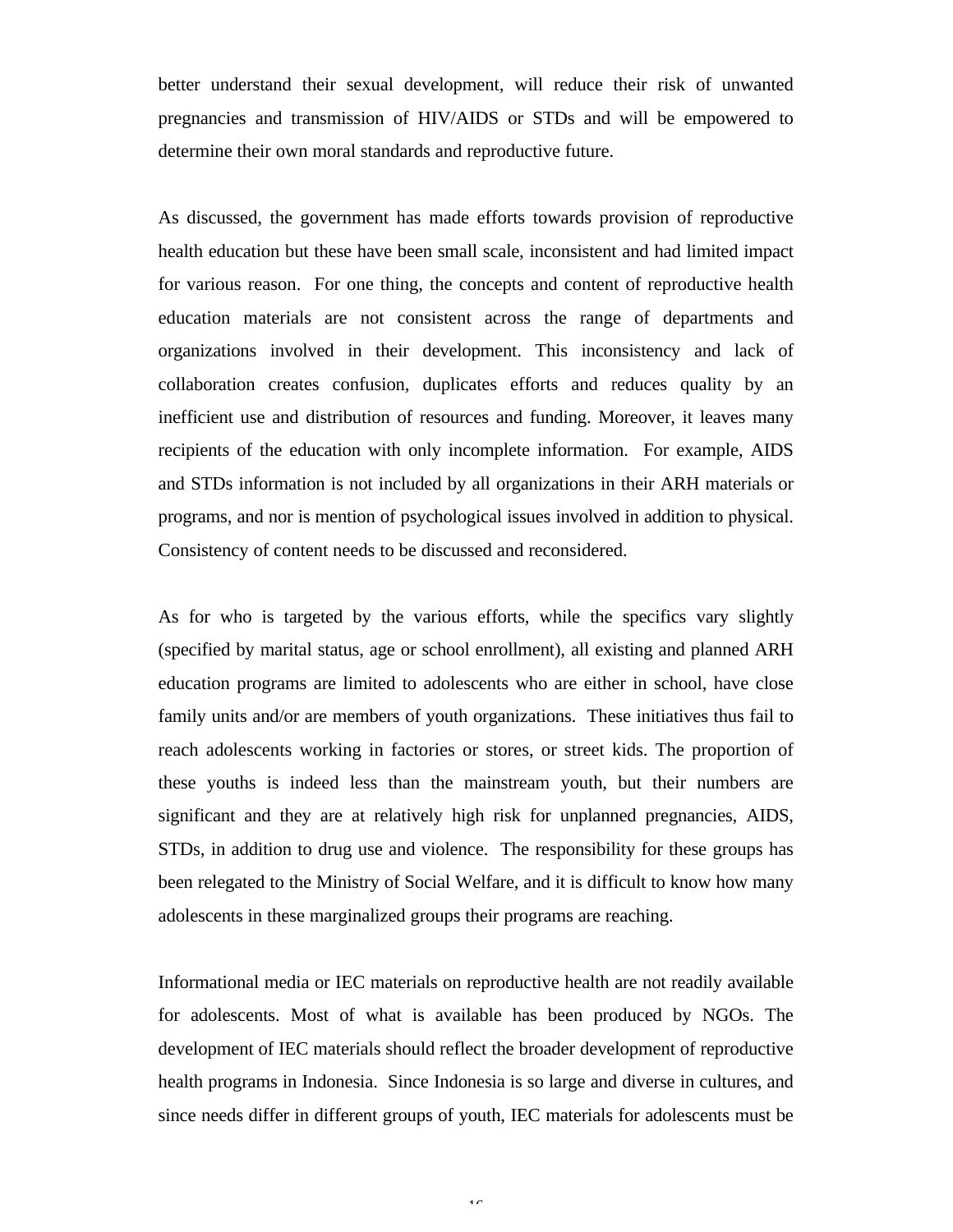adapted for various audiences, and if possible, youth should be involved in the production.

Besides efforts at educating youth through educational and IEC activities, adolescents need medical and counseling services which are familiar with and willing to serve their needs. Currently, there are very few reproductive health services centers for youth. A 1992 survey of the needs of youth for reproductive health services found that accessibility of reproductive health services and information is still very inadequate and community social norms present barriers to the use of available information and services (Dwiprahasto, 1992). There is a persistent assumption even among health workers that reproduction is a matter only for married people. Health providers are not meant to provide family planning information and services to unmarried people so even without strict enforcement, the fear of humiliation prevents adolescents from accessing the widely available contraceptive services.

As discussed above, the MOH has attempted to use community health centers for some adolescent services, but it is unclear how this new group of clients would be received or served. For example, what attitude will the health worker adopt when faced with an adolescent with sex or contraceptive-related questions? Such situations require an understanding of the complexity of the adolescent sexuality problems is needed, as well as an ability to treat youths as competent individuals. Existing counseling skills among health workers are generally minimal, even for adults.

In recent years, IPPA in Indonesia *(PKBI)* has developed clinics at youth centers in various locations. However, these services have not been highly utilized and youth seem to prefer a private practice to these youth clinics. However, one successful example of IPPA reproductive health services for youth is the youth center "Sahabat Remaja", in Yogyakarta which offers counseling by letter, telephone and face to face, as previously mentioned. Their records show that the majority of their clients are youths and are students (Herdayati & Wahyuni, 1997). Replicated services like those offered by Sahabat Remaja would be appropriate for urban areas, where access to telephones is high and transportation is available and affordable.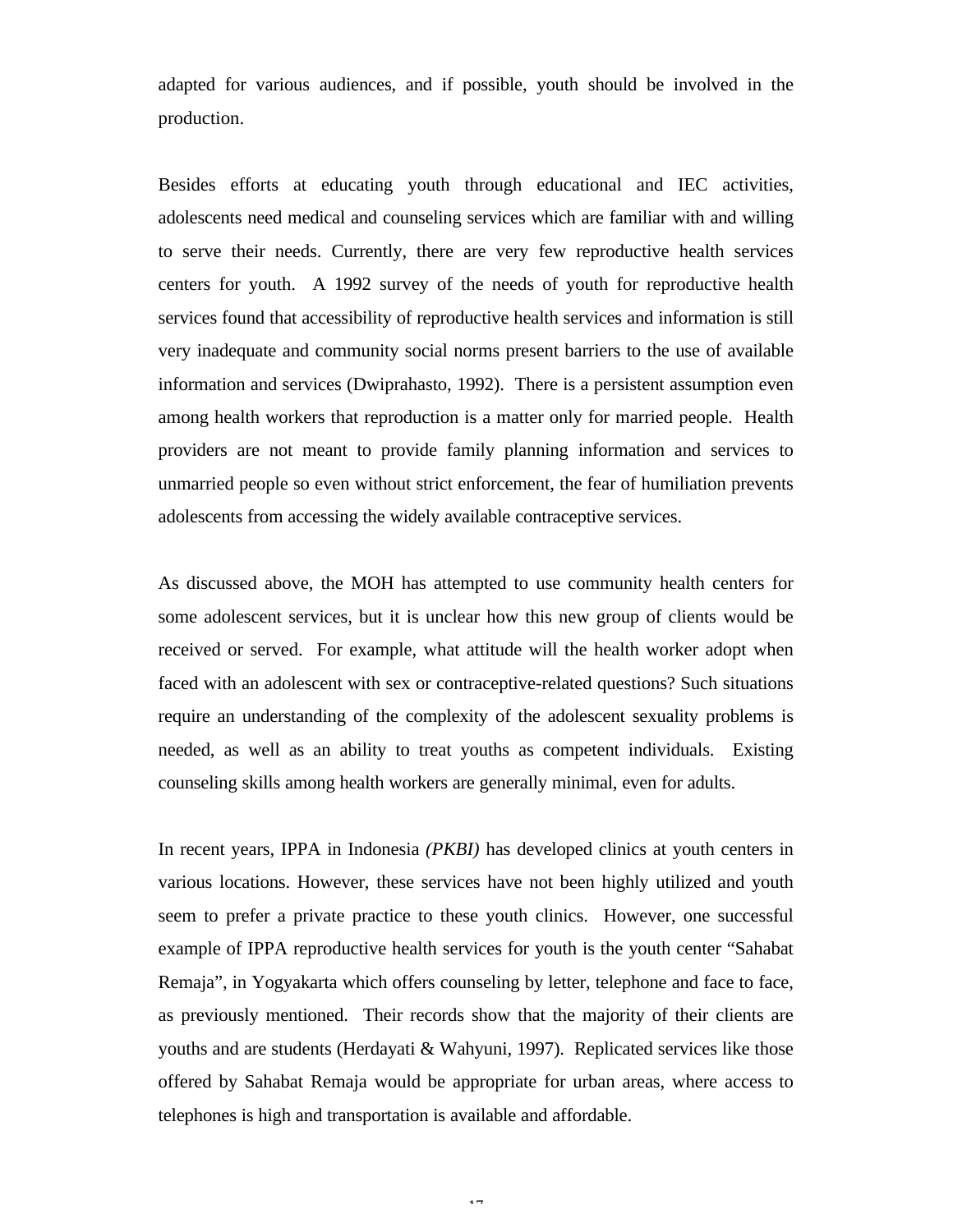A reproductive health needs assessment conducted in 1993 (Kusuma Buana Foundation & NFPCB) suggested that according to youth, parents would be the ideal sources of reproductive health information, followed by teachers. However, in general the parents did not feel able to fulfill this role. At a focus group discussion among parents of adolescents held at IPPA clinic in Yogyakarta, the reasons for this reluctance were articulated. In general, the parents felt that they lacked correct information to answer reproductive health questions, and that they are unsure of where to set the limit on information which they should provide. Furthermore, they are confused about what age their children should be before they start providing this information. Most difficult to address, however, is that parents have difficulty communicating with their children in a way that fosters an open and comfortable atmosphere and does not sound like advice (IPPA, FGD Report, 1996). The NFPCB's "Building Families of Children and Adolescents" program (BFCA), as described, has tried to address reproductive health through parents, but the classic imbalances between parents and adolescents need to be explicitly addressed, such as differences in communication styles and in sexual morals.

Indeed the shift in morals in Indonesian society is very apparent in the new generation of youth. For example, kissing on the cheek and lips during dating is behavior which is now normal (Sahabat Remaja, 1995; Kusuma Buana Foundation, 1994), but if this is explained to parents, they are surprised, believing that holding hands is far enough. The majority of parents are aware that values have changed, but they do not imagine that this applies to their own children.

In summary, the following very challenging recommendations can be made:

- Stronger and clearer policy and political support is needed for the development of reproductive health programs for youth.
- Other parties such as NGOs should be involved in the new ARH strategy in a network of collaboration from the beginning, rather than only government departments. This would strengthen the programs and increase consistency (in content and concepts) and efficiency through maximum cooperation and minimum duplication of efforts and conflicting messages.

 $1<sub>0</sub>$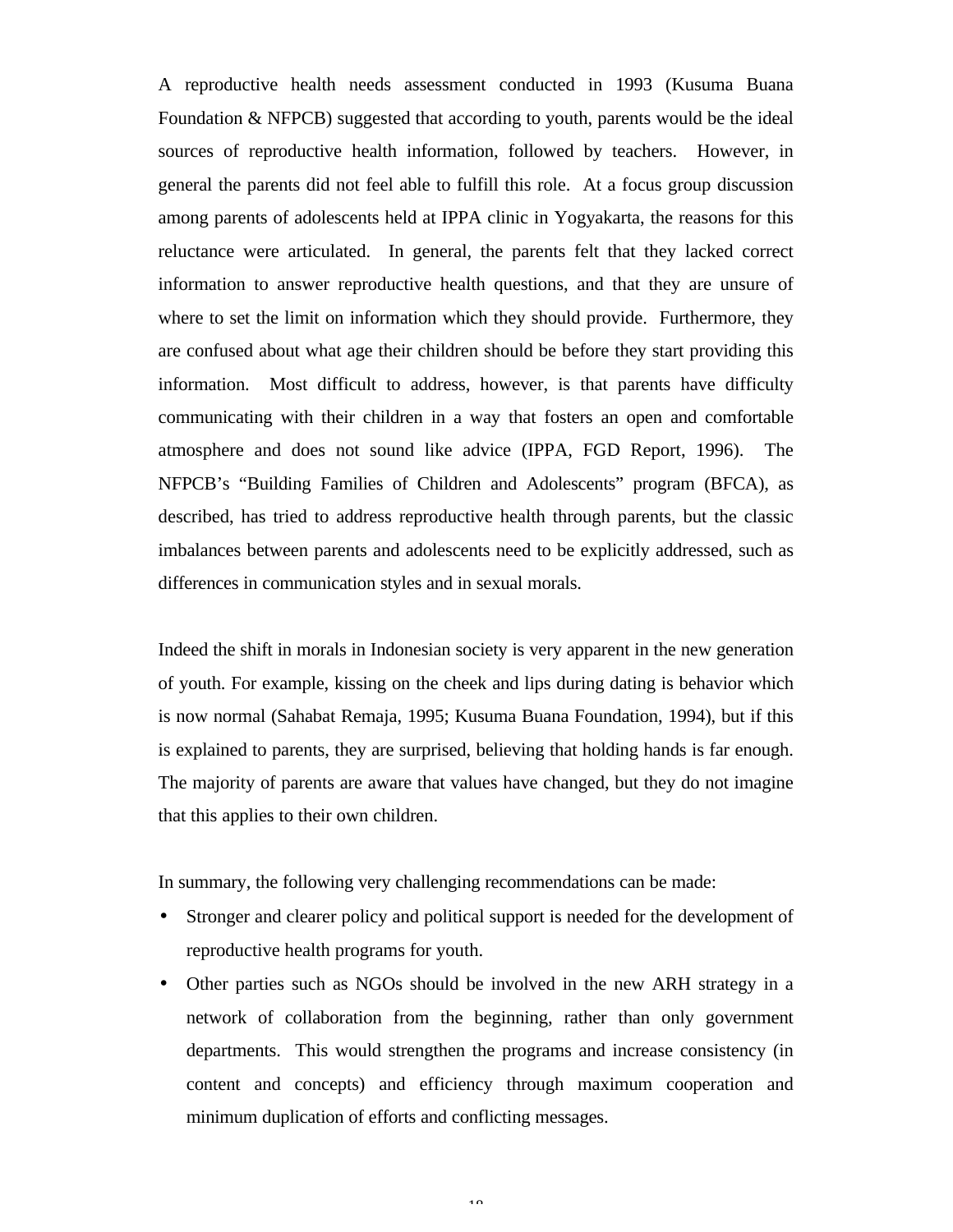- Reproductive health education materials and curricula, in order to be acceptable and effective, must be sensitive and appropriate to local cultures, religion, urban or rural conditions but also must consistently promote gender equality.
- Special protection and outreach intervention is needed for groups of youth who are at high risk for unplanned pregnancy, AIDS and STDs, drugs and violence. These groups include street children, and youth working at factories.

# **VI. CASE STUDIES**

# **Case 1**

Budi is 22 years old, the child of an area chief. He lives with his family, who are poor, in a village on the outskirts of Yogyakarta. He finished senior high school, but has been unable to find a job. Living at his house are his mother and father, and Noni (21 years old), his cousin from Kalimantan, who is attending a private university.

Their village is very poor but strongly religious. There are routine religious meetings and community social values are based on religion. Since the village is located on the fringe of Yogyakarta, many people from the village go to school or work in Yogyakarta, leaving early in the morning and returning in the evening or later.

Budi is the youngest of two children. His older sister is attending the teachers college, and living in Yogyakarta. His father, besides acting as the area chief, also runs a private business as a broker (land, houses, motorcycles, etc.), so his father is often out and comes home late at night. Recently, the family found out that the father has another wife. Budi's mother is a weak woman, and she just stays at home doing housework, without the strength to make a decision.

Because they are often together, Budi and Noni became romantically involved. At first they took it slowly, but eventually they were bold enough to have sex in the house. This was found out by some friends, and by Budi's parents as well. His friends and parents feel that Budi did this because of stress over the economic condition of his family and because of his father's polygamy. This allows them to better understand and accept Budi's actions. The first time he had sex, Budi was drunk. Budi has many friends from outside the village, who often invite him to drink or use drugs and he has become involved in regular substance abuse. Despite this, he is still active in the religious life of the village.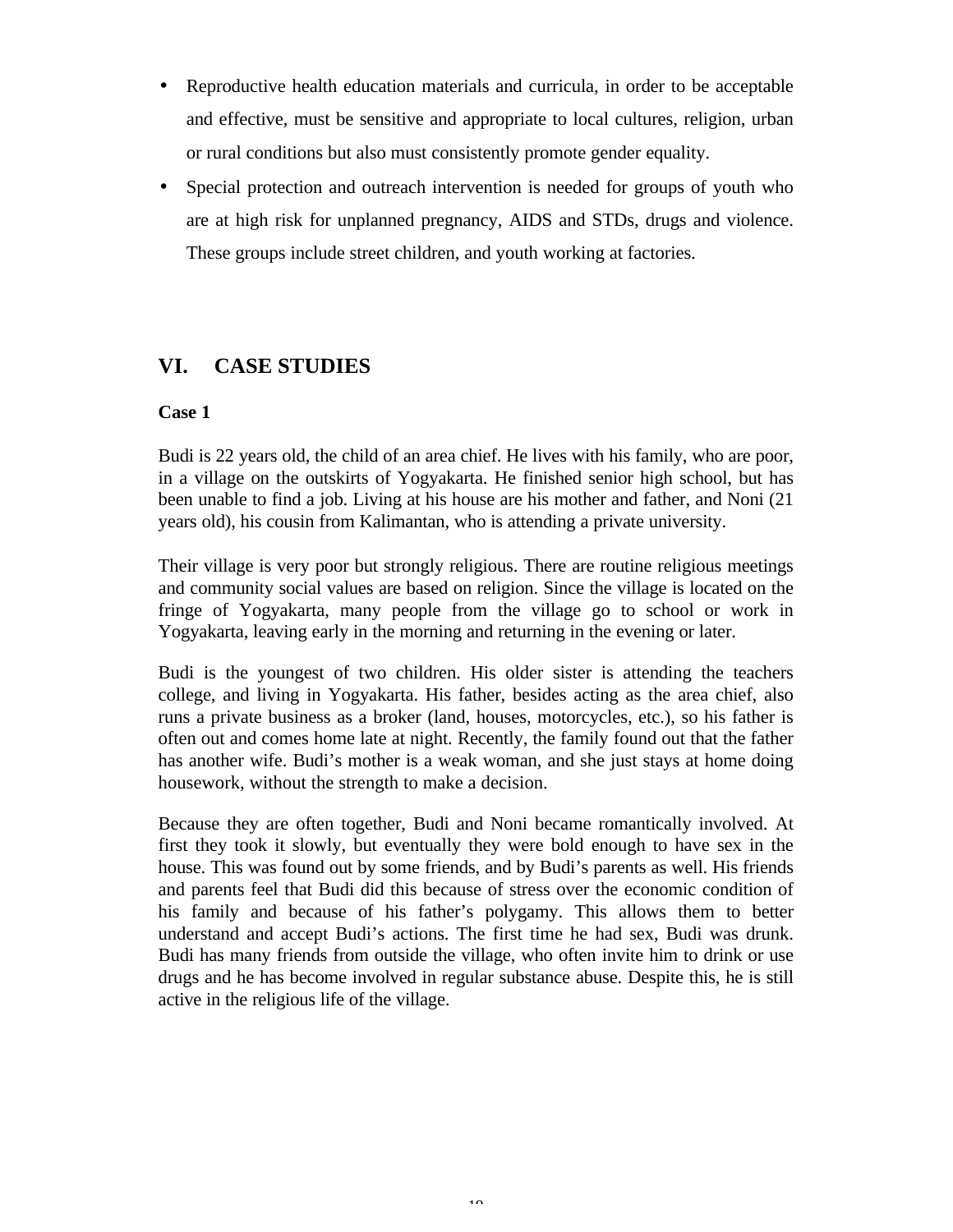## **Case 2**

Wati, 22 years old, came to ask her grandmother's advice. She wants to have an abortion. The fetus is 7 weeks old. She lives in Wonosobo, and works as a store clerk. Wati's father is dead, and her mother has gone to Saudi Arabia as a domestic worker. In Wonosobo, Wati lives in a boarding house, and has no other relatives.

Wati met her boyfriend three months ago, and after knowing him for a month, they decided to have sex. The first time they had sex, Wati felt forced by her boyfriend. Afterwards she regretted it, but later was willing to do it again three more times, always in her boyfriend's boarding house. The fourth time they had sex, Wati got pregnant.

Her boyfriend is a coarse type, and when he gets angry he often abuses Wati. This is made worse by the fact that he often uses drugs and drinks. After the last time they had sex, her boyfriend moved to Kalimantan without leaving a forwarding address, or any other information.

Wati does not intend to inform her boyfriend of the pregnancy; aside from not knowing how to contact him, she does not want to marry him. Wati feels that he would not make a good husband, because he is uncouth and irresponsible. Wati also feels that she could not take care of the baby herself, as she does not have enough money to support the baby's needs.

Finally she came to visit her grandmother in Yogyakarta. Her grandmother is the only relative who she feels she can ask for help. Her grandmother lives alone, and has opened a small eatery in order to make a living. Wati asked her grandmother's advice. Both Wati and her grandmother feel that abortion is a sin and forbidden, but they feel that it is permissible since they are forced to do it. If abortion is a sin, the grandmother will bear the sin of her granddaughter.

### **Case 3**

Lastri, 18 years old, is a high school graduate who works as a health worker in a housing complex in the center of Yogyakarta. She came to Rifka Annisa, a women's crisis center in Yogyakarta, to ask for help as she had been raped by her boyfriend. She originally was from Kulon Progo, a region to the west of Yogyakarta. Lastri's boyfriend lives in a boarding house for male university students near her workplace.

After they had been going out for a few weeks, Lastri's boyfriend invited her to his boarding house room. When they were inside, he locked the door, then forced her to have sex with him. When he successfully raped her, and saw from her bleeding that she was a virgin at the time, he laughed with pleasure because he was the first one to experience her body. After that Lastri was held in the room for a day and a night, but eventually she got away and went back to her workplace.

After several days, because she was aware that she was no longer a virgin, she went to her boyfriend to ask that he marry her. At that time, the boyfriend promised he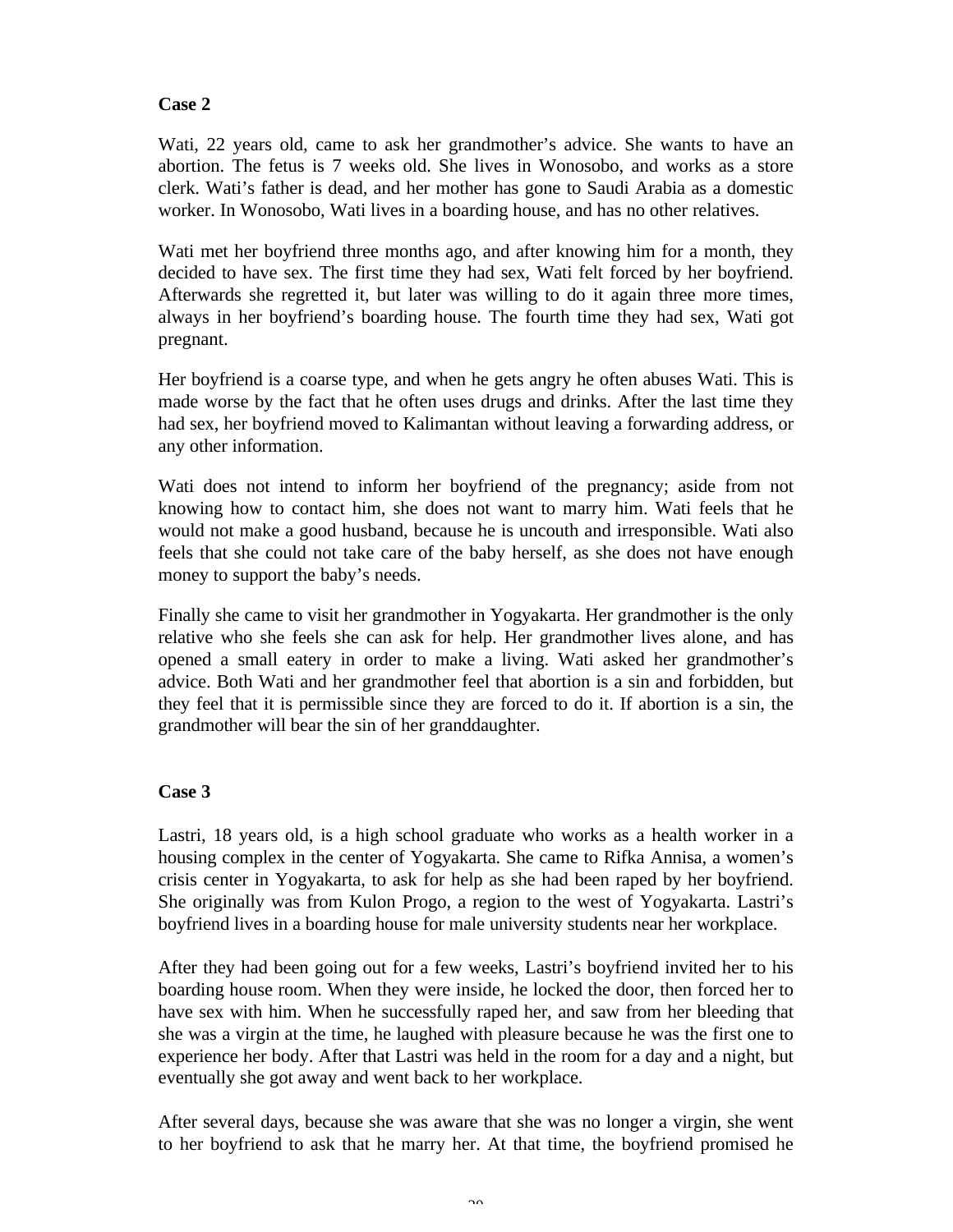would marry her, then he forced her to have sex again. A little while after this second time, Lastri realized she was pregnant. She felt panicked because of the pregnancy, and went to her boyfriend to ask that he be responsible. However the boyfriend no longer wanted to marry her, and wanted her to have an abortion, although he didn't give her any money to help with the costs.

Lastri felt very stressed and depressed in facing this problem. Before she had the chance to have the abortion, she had a miscarriage.

### **Case 4**

What follows is an excerpt from a counseling session at Sahabat Remaja (Friend Of Youth: a counseling and reproductive health information center for youth). A couple came in for counseling as the woman, Sari, was 10 weeks pregnant. Her boyfriend, Tono, 21, is doing his pre-job training, while Sari, 19, is in her last year of senior high school. They were surprised, as they felt that they had not engaged in penetration, only petting, so how could she get pregnant?

| Counselor: | How long have you been going out?                                                                                                   |  |  |  |  |  |
|------------|-------------------------------------------------------------------------------------------------------------------------------------|--|--|--|--|--|
| Answer:    | Two years                                                                                                                           |  |  |  |  |  |
| Counselor: | When did you decide to have sex?                                                                                                    |  |  |  |  |  |
| Answer:    | We have never had sex, because I was afraid Sari would get<br>pregnant. We are not ready to get married.                            |  |  |  |  |  |
| Counselor: | So then how is it now that Sari is pregnant?                                                                                        |  |  |  |  |  |
| Tono:      | I don't knowI never entered her, I always ejaculated outside of<br>her.                                                             |  |  |  |  |  |
| Counselor: | So the penis was never inserted in the vagina?                                                                                      |  |  |  |  |  |
| Tono:      | well                                                                                                                                |  |  |  |  |  |
| Counselor: | Have you ever thought that that could get someone pregnant?                                                                         |  |  |  |  |  |
| Tono:      | Noit's not possible. I never entered her.                                                                                           |  |  |  |  |  |
| Counselor: | So now that she is pregnant, what do you think?                                                                                     |  |  |  |  |  |
| Tono:      | At first I had other thoughts                                                                                                       |  |  |  |  |  |
| Counselor: | Like what?                                                                                                                          |  |  |  |  |  |
| Sari:      | He thought I had had sex with someone else.                                                                                         |  |  |  |  |  |
| Counselor: | And now?                                                                                                                            |  |  |  |  |  |
| Tono:      | Wellnow I                                                                                                                           |  |  |  |  |  |
| Counselor: | Upon ejaculation, did the sperm fall near her vagina?                                                                               |  |  |  |  |  |
| Tono:      | Ya                                                                                                                                  |  |  |  |  |  |
| Counselor: | If a woman is in her fertile period, and stimulated, she excretes a                                                                 |  |  |  |  |  |
|            | fluid from the vagina which contains a substance which can attract                                                                  |  |  |  |  |  |
|            | sperm into the vagina. If a man ejaculates near the vagina, and<br>sperm contacts that substance, the chances are the sperm will be |  |  |  |  |  |
|            | taken into the vagina, and if there is an egg ready to be impregnated,                                                              |  |  |  |  |  |
|            | the woman may get pregnant. Did you know this?                                                                                      |  |  |  |  |  |
| Tono:      | Nonever.                                                                                                                            |  |  |  |  |  |

 $\sim$  1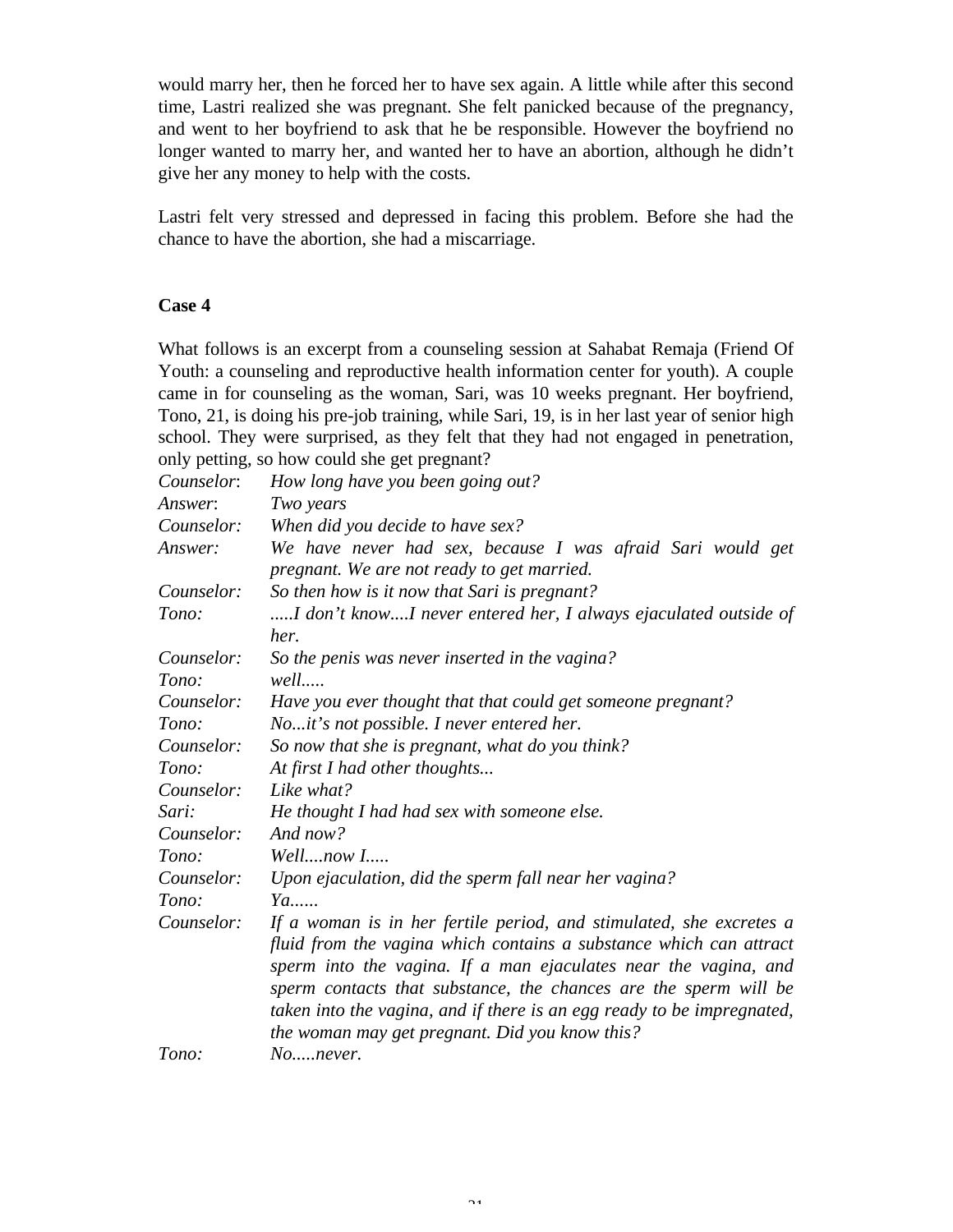### **Case 5**

Ika is an outreach worker at Lentera (an AIDS prevention project) who works with street youth, specifically those who hang around Malioboro St. The youth tend to be store workers, tourist guides, hawkers, and street girls.

The majority of them are sexually active (around 80%). According to Ika, sexual intercourse is a normal thing for them, as long as both people involved are willing. Their partners are usually their friends, store clerks, or foreigners. Sometimes they are engaged in brief relationships, usually with foreign tourists, while the tourists are in Yogyakarta. These relationships can be from a few days to a few weeks.

There are prevalent myths among them about the difference between sex with Indonesians and sex with foreigners. According to them, to have sex with an Indonesian is boring and without variation. When dating an Indonesian, the activities are just going to movies, eating out, wandering around. Whereas when dating a foreigner, there is more variation, a new style, mutual satisfaction. They don't want serious relationships, because they think that short affairs are more fun. If asked what kind of woman they would like to marry, they generally choose a clean-cut, good-girl type.

Ika has done extended work with around 30 street youth, and given information to many more. They range in age from 15 to 26.

Ika usually goes to Malioboro St. twice a week, Tuesdays and Fridays. She starts near the public toilets, and then traces a path around the Malioboro area, interacting with the youths in her target audience.

Usually they ask Ika about sex, health, or general topics. Their questions on sex are about satisfaction, avoiding pregnancy, condoms, AIDS, etc. Some will directly ask for condoms. Ika will only give condoms to those who are sexually active, and who know how to use them properly. She has seen small children use them as balloons. There are many kids around 15 years old who are sexually active and often have sex with sex workers and transvestites.

They used to not care about AIDS and STDs. Now they are more aware of the danger of these diseases, and there are many who ask for condoms. There are some among them who have contracted an STD; usually they ask friends for advice, buy medicine themselves, and do not see a doctor.

Some of the youth who are not sexually active say that they need information about sex, while others say that they do not need this information until marriage. Many of them do not ask their friends or anyone else, they just hope that someone like Ika will come and give them information. If those who are sexually active were to seek information, they would feel embarrassed and fear the stigma.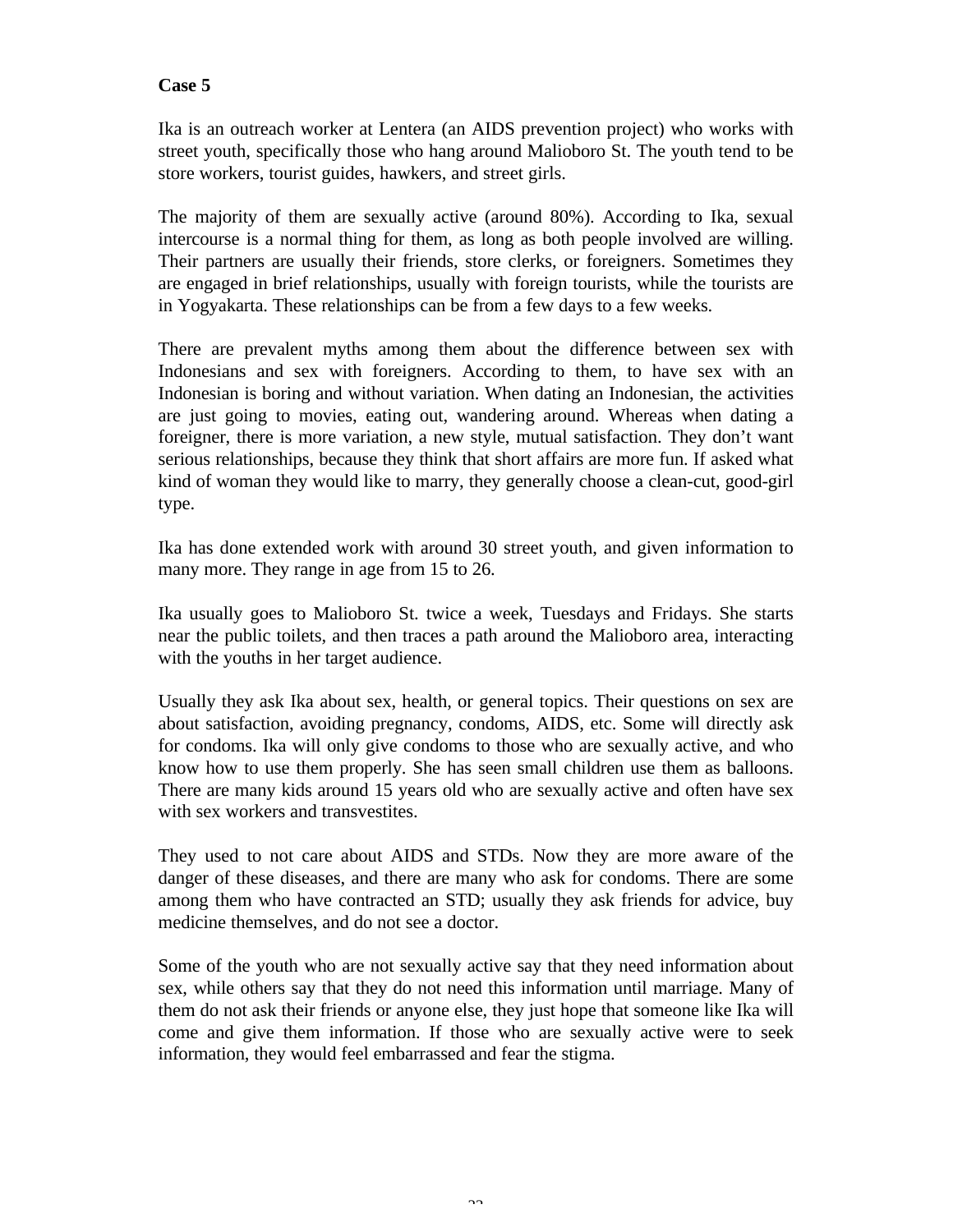# **REFERENCES**

- Achir, YCA. *Kebijakan Pengembangan Pola Asuh Keluarga untuk Meningkatkan Kualitas Anak dan Remaja* (Policy on Development of Family Child-Rearing Practices to Improve the Quality of Children and Adolescents), 1997.
- Bertrand, JT. *Adolescent Reproductive Health Component,*1996 (unpublished).
- Central Bureau of Statistics (BPS). *Indikator Kesejahteraan Anak dan Pemuda 1996* (Child and Adolescent Welfare Indicators 1996). Jakarta: BPS, 1997a.
- Central Bureau of Statistics (BPS). *Indikator Sosial Wanita Indonesia 1995* (Social Indicators on Women in Indonesia 1995). Jakarta: CV. Bina Makmur, 1997b.
- Central Bureau of Statistics (BPS). *Survei Sosial Ekonomi Nasional: Profil Kesejahteraan Rakyat 1996* (National Socio-Economic Survey: Population Welfare Profile 1996). Jakarta: BPS, 1997c.
- Central Bureau of Statistics (BPS). *Penduduk Indonesia: Hasil Survey Penduduk antar Sensus 1995 Seri S2* (Population of Indonesia: Result of the 1995 Intercensal Population Survey, Series S2). Jakarta: CV. Antar Jasa, 1996.
- Central Bureau of Statistics (BPS). *Profil Statistik Pemuda 1990* (Statistical Profile of Youth). Jakarta: BPS, 1994.
- CBS, NFPCB*,* MOH*,* and Macro Inc. *Indonesia Demographic and Health Survey 1994*. Jakarta: CBS, NFPCB*,* MOH*,* and Macro Inc., October, 1995.
- Christanty, CM. *Kesehatan Remaja 1995 di Jawa Barat dan Bali* (age group: 13 19), Study Results. Cisarua: DepKes RI-Litbang, 1996.
- Edriana. "Anger Rape Masih Relevankah?" (Isn't Anger Rape Still Relevant?), *Kompas*, 1 August, 1995.
- Dwiprahasto, I, and Basri, MH. *Survei Kebutuhan Remaja Terhadap Pelayanan Kesehatan Reproduksi* (Survey of Adolescents' Needs for Reproductive Health Services). Yogyakarta: Medical School, Gadjah Mada University, 1992.
- Herdayati, M. and B. Wahyuni. *Gambaran Klien Pengguna Pelayanan Kesehatan Reproduksi di Klinik PKBI (Perkumpulan Keluarga Berencana Indonesia) Yogyakarta Januari 1996-April 1997* (PKBI Yogyakarta Clients' Profile, January 1996-April 1997). Jakarta: Population Council, December 1997.
- IPPA (PKBI) Sahabat Remaja. *Holistic Project Narrative Report*. IPPA Yogyakarta: Yogyakarta, 1997.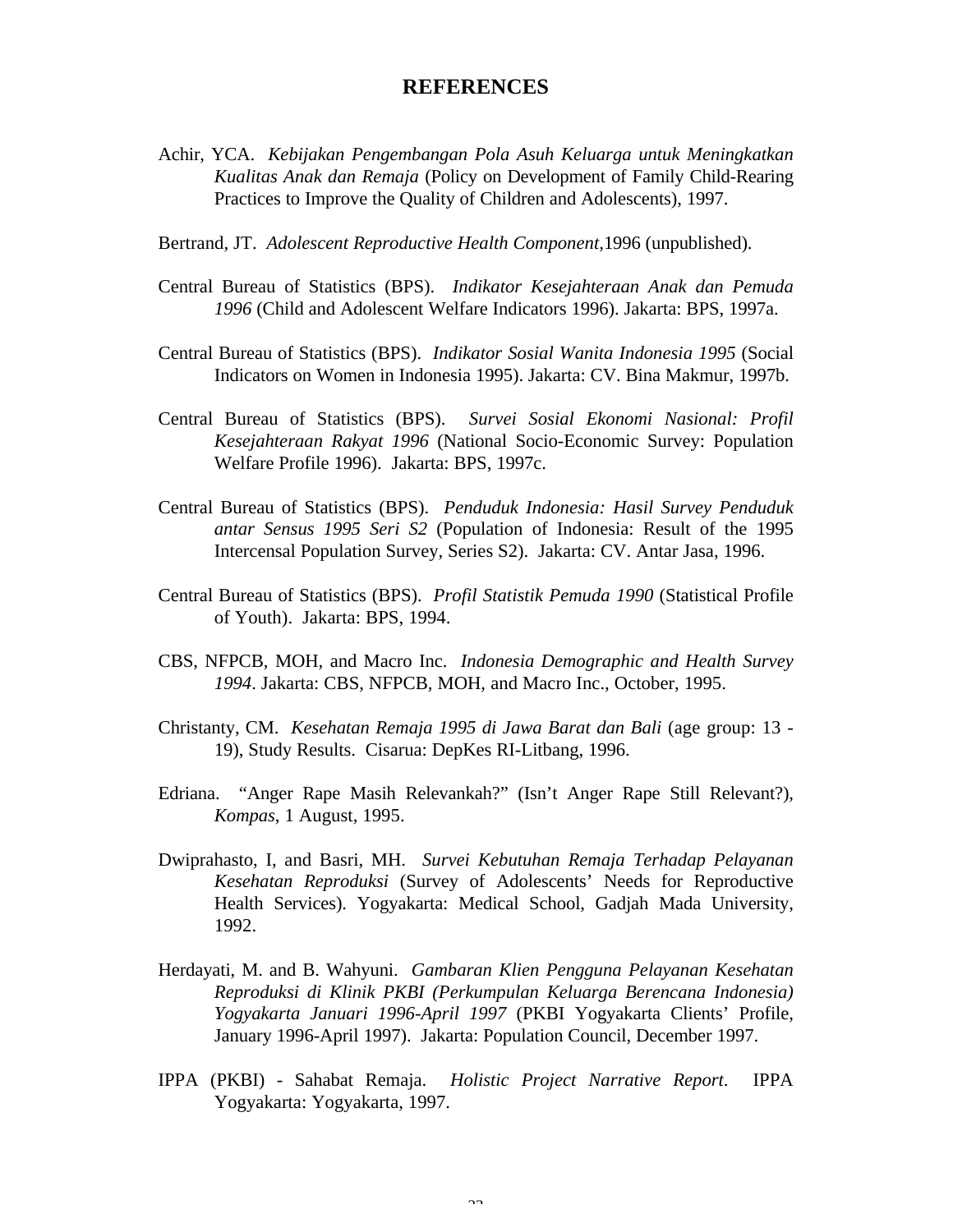- Khisbiyah,Y, Murdijana,D and Wijayanto. *Kehamilan Tak Dikehendaki di Kalangan Remaja* (Unwanted Pregnancy among Adolescents). Yogyakarta: Center for Population Studies, Gadjah Mada University, 1997.
- Kusuma Buana Foundation (YKB) & NFPCB (BKKBN). *Need Assessment: Reproduksi Sehat Remaja di 12 Kota di Indonesia tahun 1993*, Jakarta, 1994.
- McCauley, AP. *Review of Adolescent Reproductive Health Curricula in Indonesia.* Report,1997 (unpublished).
- Ministry of Education and Culture (DepDikBud). *Pedoman Pelatihan dan Modul Pendidikan Sebaya (Peer Education) dalam Rangka Pendidikan Pencegahan HIV/AIDS di Lingkungan Pendidikan Tinggi: untuk Mahasiswa* (Training Manual and Peer Education Module in the Curriculum for HIV/AIDS Prevention in Higher Education Institutions: For Students). Jakarta: DepDikBud - Education and Prevention Program for HIV/AIDS, FHI, USAID - The AIDS Control & Prevention (AIDSCAP) Project, 1997.
- Ministry of Health (DepKes). *Laporan Bulanan HIV/AIDS s/d akhir bulan Desember 1997*. Jakarta: DepKes - Ditjen P2M PLP, 1998.
- Ministry of Health (DepKes). *Profil Kesehatan Indonesia 1996* (Indonesia Health Profile 1996). Jakarta: DepKes - Pusdakes, 1997.
- Ministry of Health (DepKes). *Pertemuan Evaluasi Pembinaan Kesehatan Reproduksi Remaja* (Evaluation Meeting on Fostering Adolescent Reproductive Health).Cisarua: DepKes, Direktorat Jenderal Pembinaan Kesehatan Masyarakat, 1996.
- Ministry of Health (DepKes). *Profil Kesehatan Indonesia 1995* (Indonesia Health Profile 1995). Jakarta: DepKes - Pusdakes, 1995.
- Ministry of Health (DepKes). *Pembinaan Kesehatan Remaja dalam Pembinaan Kesehatan Keluarga* (Systems of Fostering Adolescent Health in Family Health Programs). Jakarta: DepKes, Directorate General of Community Health Education, Directorate of Family Health, 1992.
- Ministry of Population/NFPCB (BKKBN). *Petunjuk Pelaksanaan Bina Keluarga Anak dan Remaja/BKR* (Instructional Handbook for Families with Children and Adolescents/BKR). Jakarta: Ministry of Population/BKKBN, 1995.

Rifka Annisa Women's Crisis Center, Yogyakarta, July 1997

Sahabat Remaja - Lentera - (IPPA)PKBI-Yogyakarta. *Laporan Hasil Baseline Survey Kesehatan Reproduksi dan AIDS* (Report of the Results of a Baseline Survey on Reproductive Health and AIDS). Yogyakarta: Sahaja-Lentera PKBI DIY, 1995.